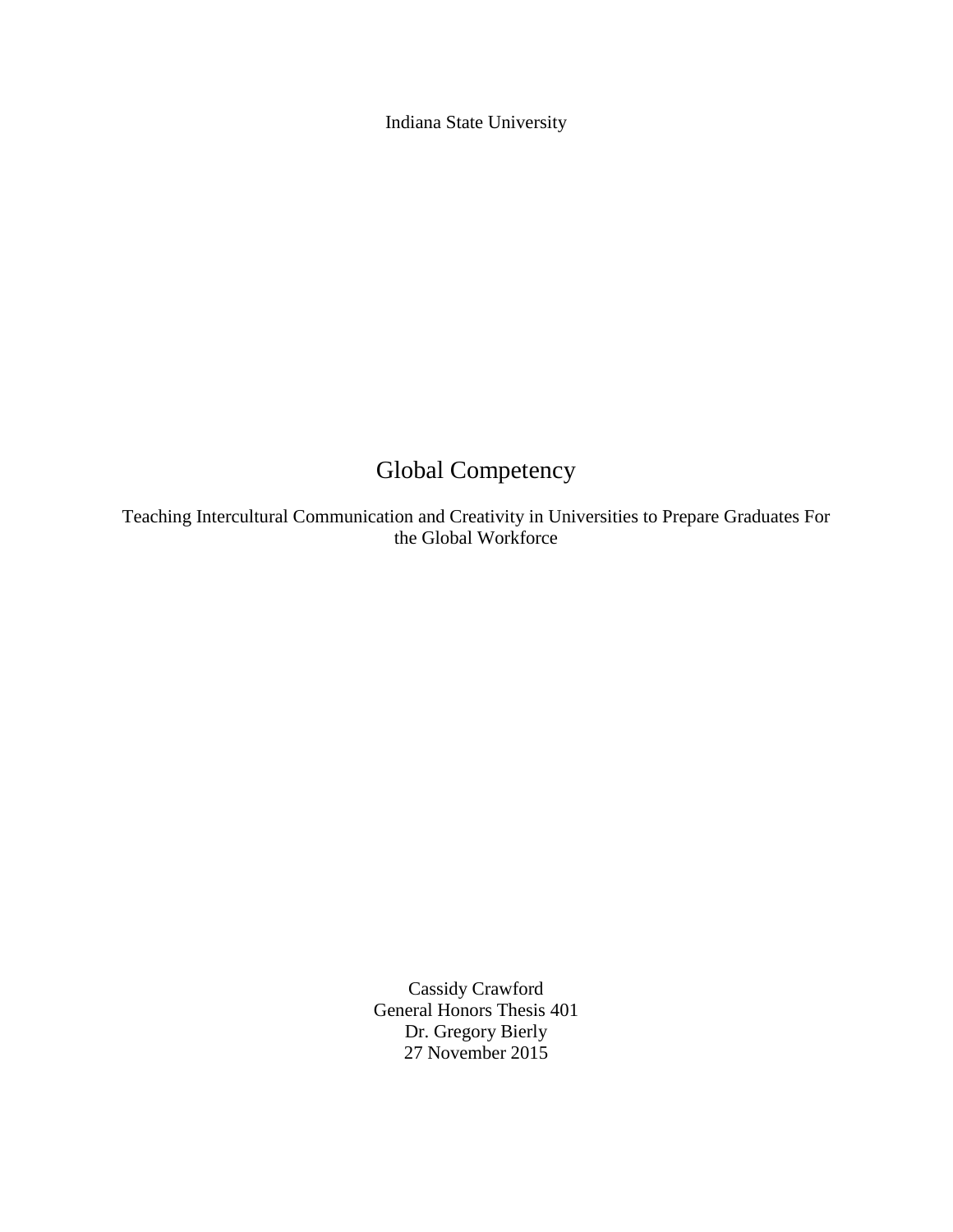## **Abstract**

Universities are leaving students vastly unprepared to succeed in the globalized workforce upon graduation, due to a lack of global competency. This article examines the use of intercultural communication and creativity as necessary resources for students to gain global competency. First, global competency is defined. Next, the need for intercultural communication and how this need can be met by universities is discussed in depth. Lastly, the same is done for creativity in the context of the real-world and education. Surveys and statics of employers, professors, and students are applied to this examination. Additionally, methods to integrate intercultural communication and creativity are discussed as well. Major findings reveal that, although challenging, implementing intercultural communication and creativity in universities is desirable and necessary for global competency and student preparedness.

#### **Introduction**

Over the course of the last several years, the workforce has become increasingly globalized, yet, upon graduation American students are vastly unprepared to compete and thrive in this new work environment. Students at the collegiate level lack the proper skill sets associated with intercultural communication and creativity needed to prosper in a globalized world. This issue came to my attention when I found myself in an internship abroad with no knowledge as to how to work effectively with my new coworkers at a company called Post Bellum. I did, however, have an accompanying class at Anglo-American University, in which Jeff Medeiros began to help me lay the foundation needed to develop my skills in the context of intercultural communication and creativity. However, the fact that throughout my years in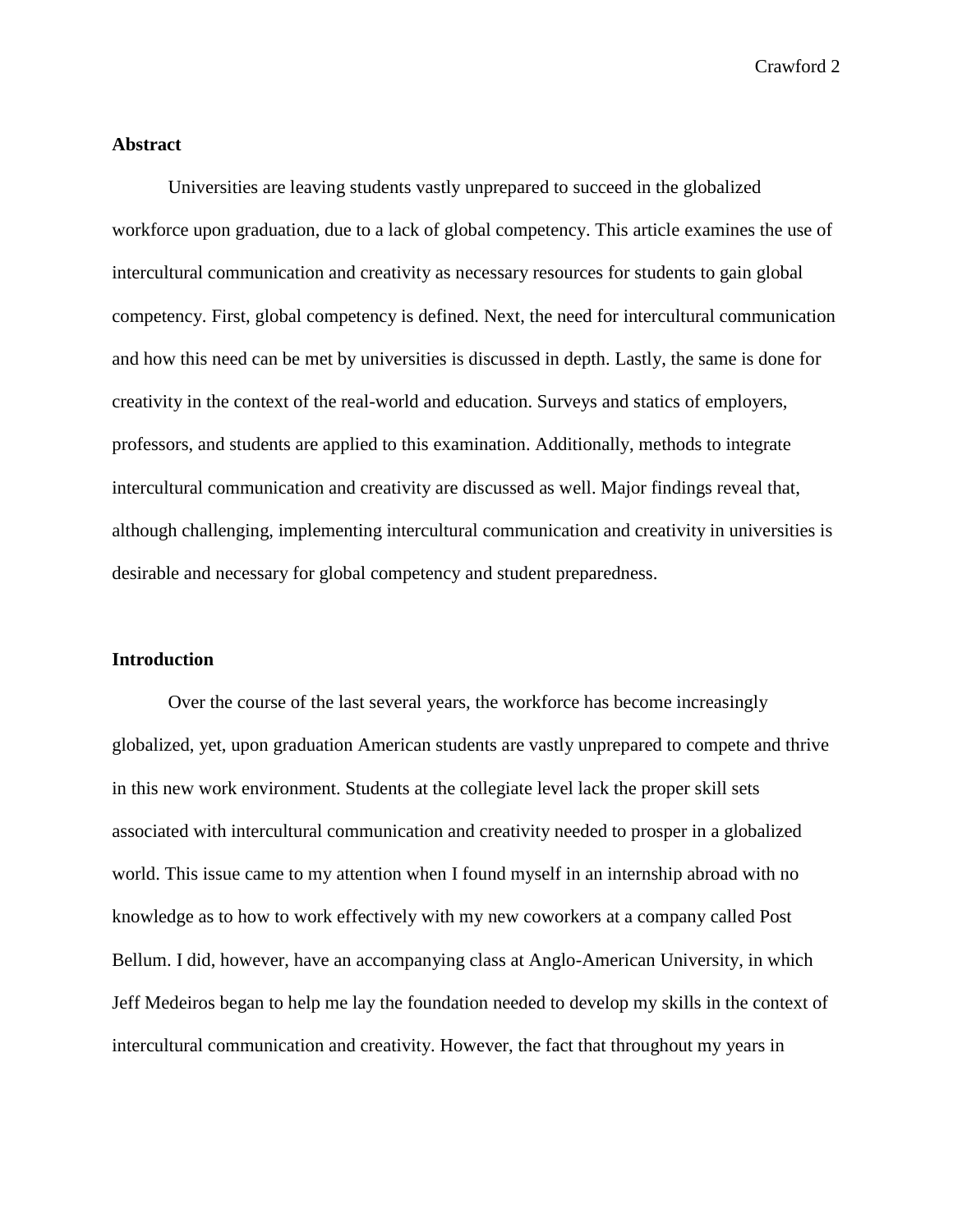university, the only exposure to intercultural communication and creativity I received was the result of me actively pushing myself to study abroad was not lost on me.

Medeiros required that I read Thomas L. Friedman's *The World Is Flat*, which became\the basis of my intellectual understanding on the what, the why, and the how of the pressing issue of student unpreparedness. Friedman cites two important dates as profoundly shaping our lives–11/9 and 9/11 (Friedman 290). November 9th, 1989 marked the fall of the Berlin Wall, which, as Friedman states, "unlocked half the planet and made the citizens there our potential partners and competitors" (290). Suddenly the world became an open market for collaborations between people from vastly different cultures and American students found themselves beside foreigners more than any generation before them had. On the contrary, the United States drew back after the September 11th attacks on the World Trade Center in 2001, becoming closed off to the outside world in a sense (291). However, these attacks did not make the workforce any less globalized.

The 9/11 attacks certainly did not slow down the rapidly globalizing world, but they did reveal widespread global incompetency across the country. Before 9/11 Americans believed that they were an untouchable superpower (Hunter 24). Therefore, it does not come to a surprise that that when two planes crashed into the World Trade Center the nation was shocked and at a loss as to how to rationalize what they had never expected to happen. This myopic world view made Americans intellectually unprepared to deal with the tragedy (25). However, had Americans understood Islamic Extremists to any degree, their minds would have been able to rationalize the event after the initial shock. This phenomenon of global incompetency highlights the fact that our students are in danger of being unable to work and compete in the globalized world.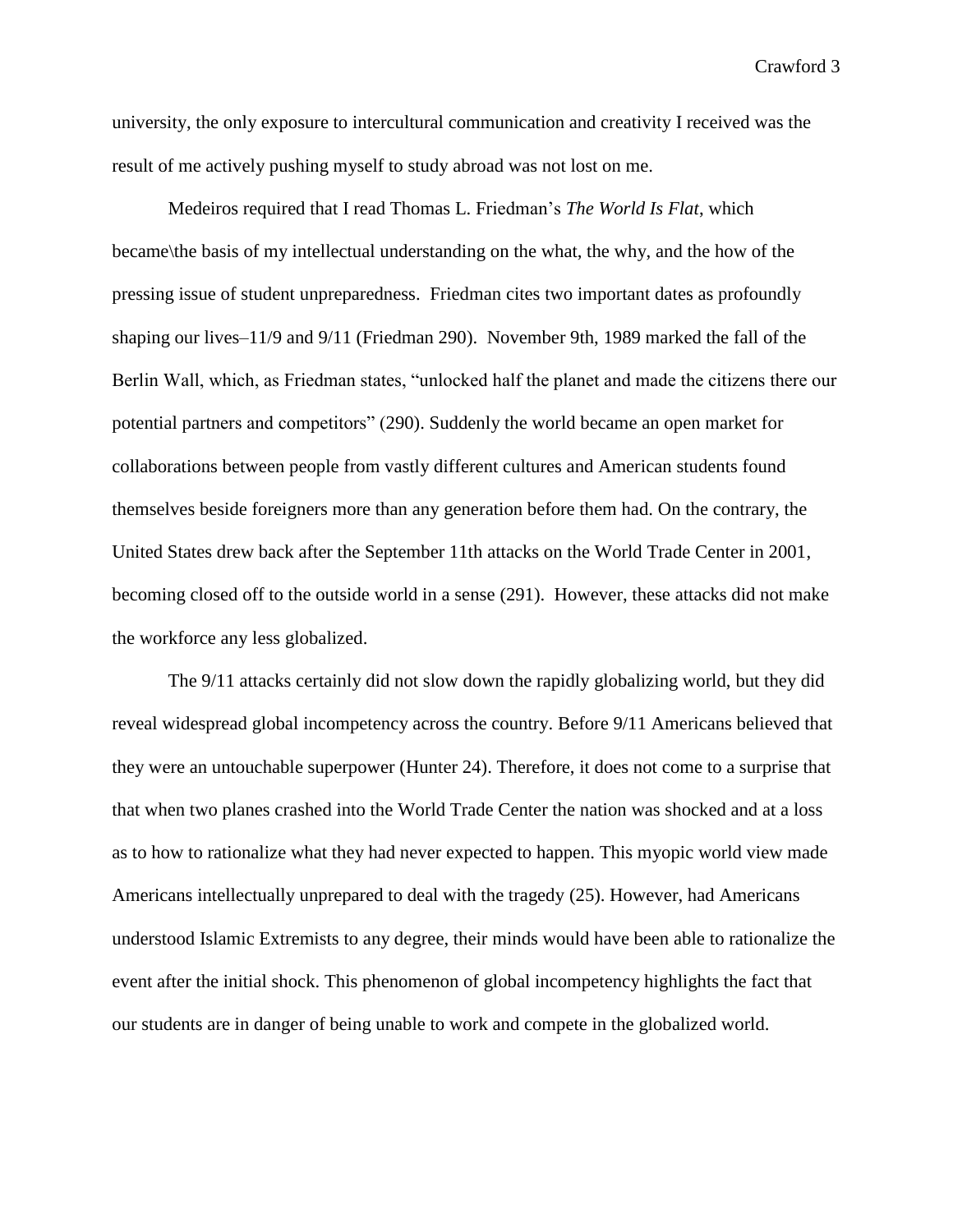Developing a more broad and profound understanding of others on an individual level as well as a cultural and national level will allow students to learn how to work effectively with people of different customs, values, and languages. Yet, universities often brush global competence under the rug, ignoring the importance of intercultural communication and creativity. In a driven society the result of learning is productivity, thus requiring capability, which in turn requires communication and creativity. These skill sets are necessary in all disciplines. Successful collaboration is unattainable without excellent communication. Additionally, a combination of the arts with both soft and hard sciences creates revolutionary technologies such as the iPod or Google, thus making creativity an integral part of a successful individual, business, and society (Friedman "Flat").

Although it is well-known that college students remain globally incompetent upon graduation, a solution has yet to be found and successfully implemented, thus I propose to reveal how intercultural communication and creativity in education can produce globally competent and successful students. First, for the purposes of this paper "global competence" must be detailed and defined. I will draw upon my research to generate what best defines the term, as there is no agreed upon definition at this point in time.

Next, I will focus on the tools I believe generate student success on a global playing field –communication and creativity. Why is being able to communicate with people from other backgrounds and cultures crucial to success in business? What role does creativity play in the development of global competence and how does it benefit the workplace? I will define "intercultural communication" and "creativity" in order to establish concrete terms. This is necessary as each individual has their own preconceptions about what intercultural communication and creativity entail. Naturally, an attempt to synthesize each of these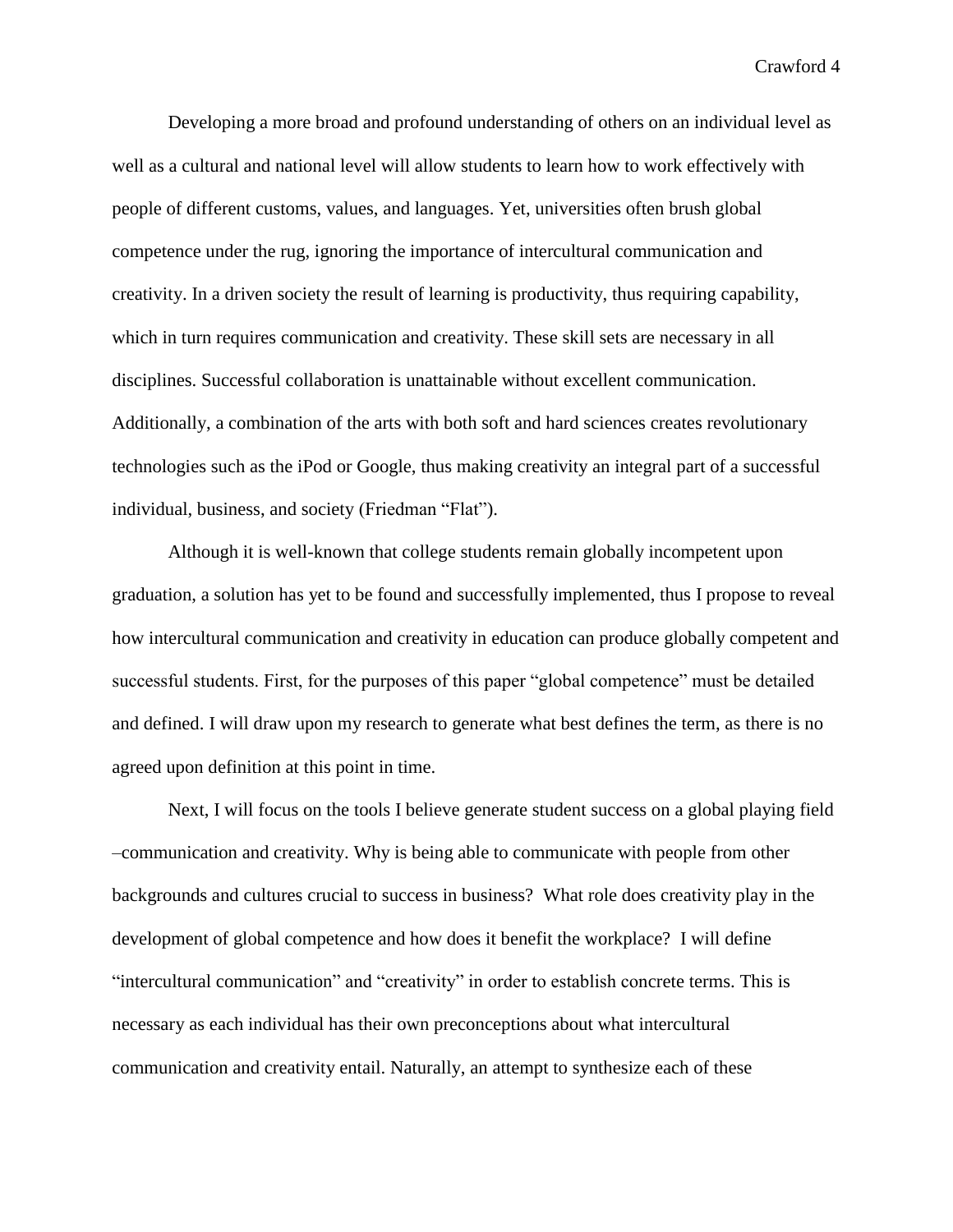preconceptions into a coherent and favored definition is heavy-handed, but necessary for the nature of this paper. I will draw upon surveys conducted specifically to gain insight as to what employers are looking for in the hiring process. Both statistics and open-ended questions will be used from said surveys.

Lastly, I will discuss how universities can better prepare students for collaboration and innovative problem solving. This proves to be tricky, as creativity is often viewed as a natural born gift, lower in importance when compared to science and mathematics, and a worthless resource in many fields. However, I will counter this with research on how crucial intercultural communication and creativity are in fields such as business, science, and engineering. I will do so individually, directly following the corresponding topic and my analysis of its role in the global workforce. Real-life classroom examples, statistics, and studies implemented by universities using various survey methods will be used as evidence. In doing so, I will reveal how crucial it is that universities develop skills that will produce globally competent students ready to join the global workforce.

## **Defining Global Competence**

"Holy mackerel, the world is becoming flat. Several technological and political forces have converged, and that has produced a global, Web-enabled playing field that allows for multiple forms of collaboration without regard to geography or distance – or soon, even language" – Thomas L. Friedman ("World").

Global competence is a relevant and necessary tool for success after college. However, 'global competence' is a hazy term and thus necessitates a tangible and working definition. A panel of experts in the field of international education and human resource management at a Delphi Technique conference determined that global competence meant "having an open mind while actively seeking to understand cultural norms and expectations of others" and using this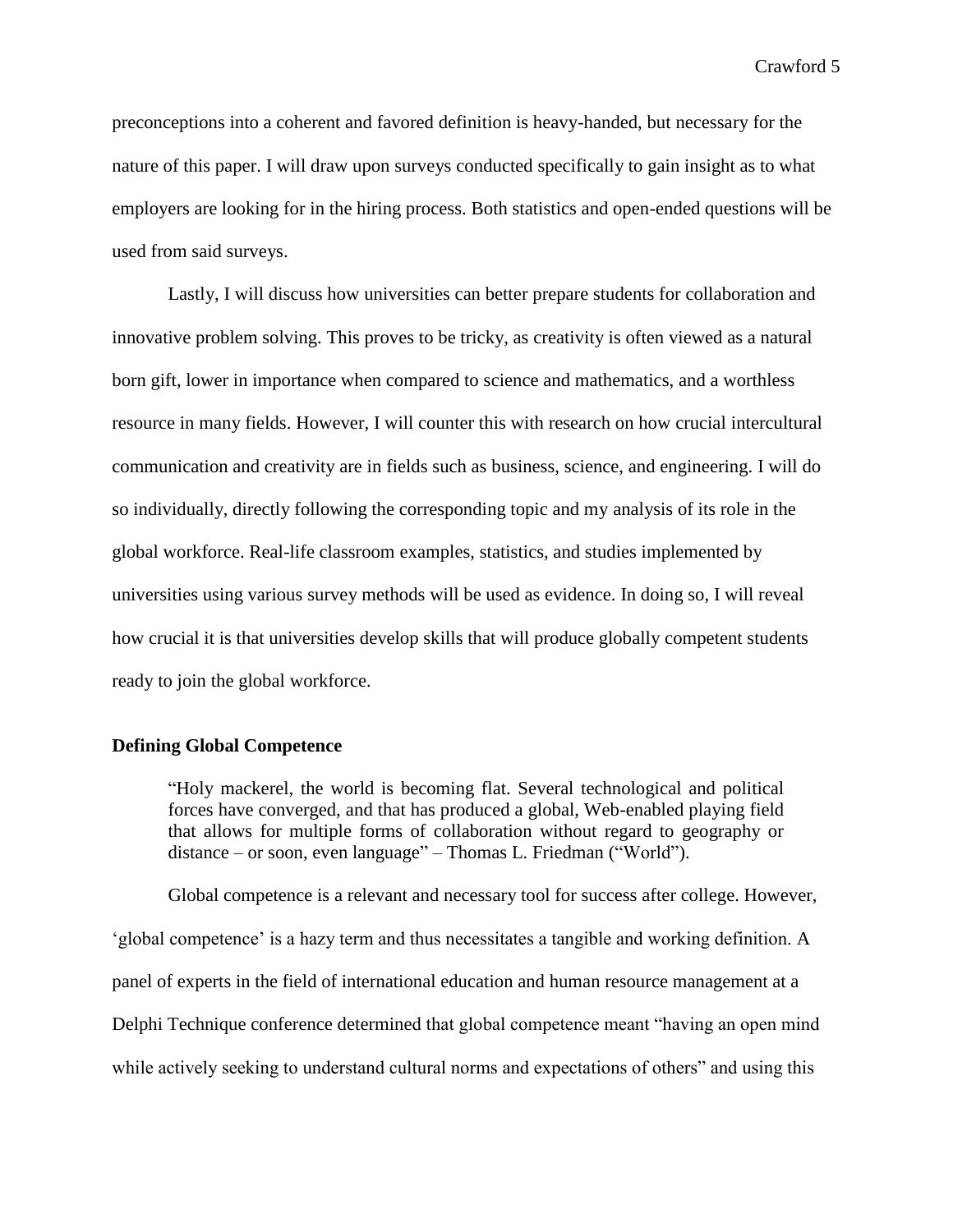knowledge to "interact, communicate and work effectively outside one's environment" (Hunter 1). Other definitions include awareness concerning the wider world (on at the very least a basic and general level), acting against social injustices, and tolerance of differences (Murphy 1). While various definitions do exist, for the purposes of this paper I have selected the definition adopted by the U.S. Department of Education, created with efforts on the part of the Asia Society and the Council Chief State School Officers, as it offers a concrete and in-depth view of what it means to be globally competent. Therefore, global competence is to be defined as the desire and interest to study and learn about the world, the ability to ask and explore how the world operates and other globally significant questions, as well as the ability to respond with data that has been collected and analyzed from credible sources (of both local and national natures), and connects the local to the global. In addition to a working definition, I have included more detailed criteria students must meet to become globally competent, according to the U.S. Department of Education, Asia Society, and Council Chief State School Officers: (1) students recognize and understand that their own perspective is shared by some but not by others and in doing so must be able to find similarities and differences between these perspectives; (2) students have the ability to create a new perspective by integrating several different perspectives; (3) students effectively communicate on both verbal and nonverbal levels in collaboration with groups made up of many who differ in terms of social, economic, political, and cultural factors; (4) students creatively, innovatively, and ethically hold the capability of change, generate ways to make a difference, and assess and understand the potential consequences; (5) students must be proficient in technology and media on the global level (Singmaster 48). Lastly, because English has increasingly become the common language of trade and communication around the world, globally competent students must be well-versed in English (49). However, this aspect of the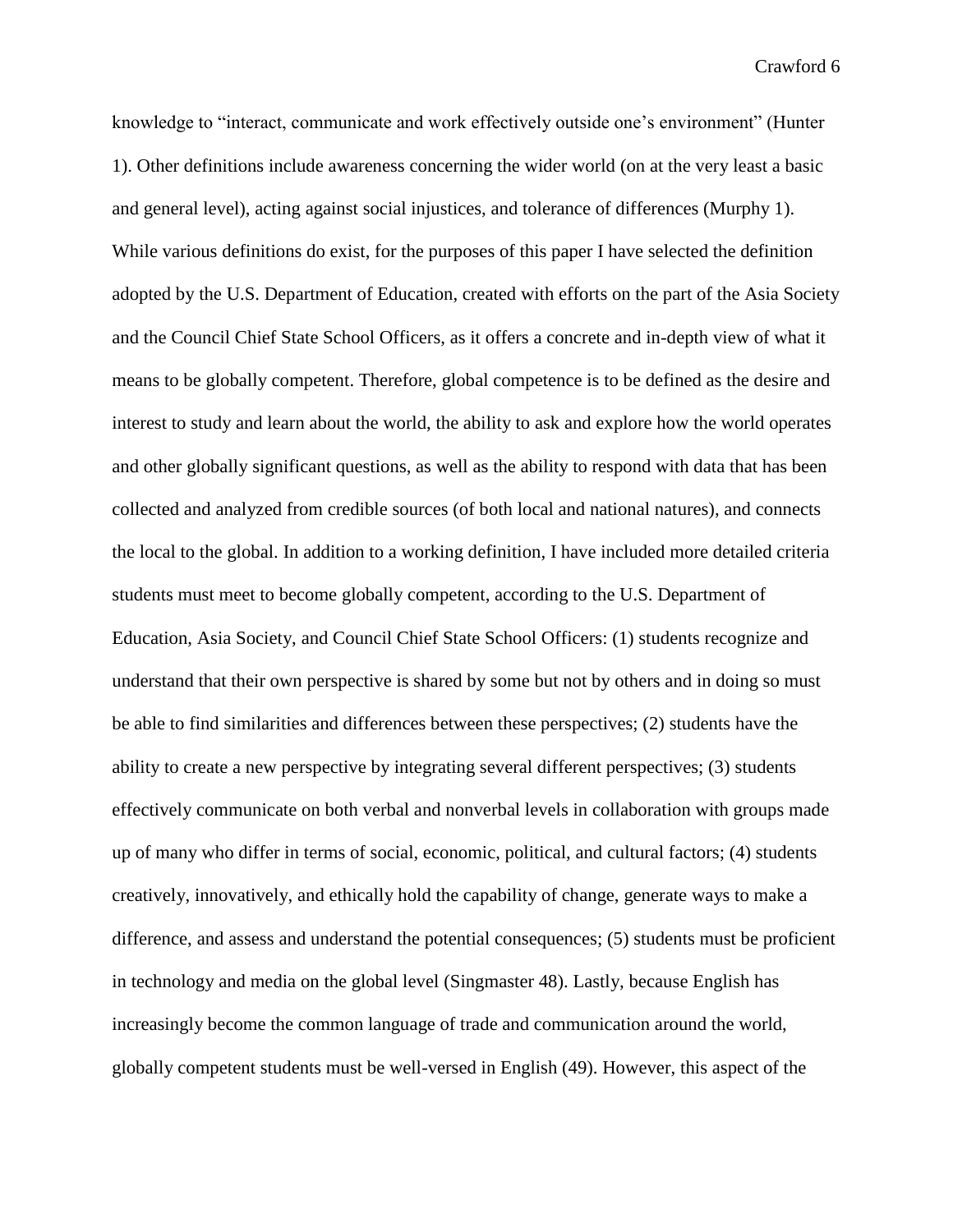definition is slightly less relevant because this paper is focused on the United States, in which students are taught in and expected to have a grasp on the English language.

Graduates that embody the skills associated with global competence are becoming more sought after by employers in the rapidly globalizing world. A study conducted for the Association of American Colleges and Universities revealed that of the business executives questioned, 96% stressed the value of intercultural skills, which were defined as "being comfortable working with colleagues, customers, and/or clients from diverse cultural backgrounds" (Singmaster 48). However, it is important to note that the terminology used was "comfortable" rather than proficient. Ninety-one percent of these business executives also believed that "all students should have educational experiences that teach them how to solve problems with people whose views are different from their own" (Singmaster 48). Additionally, a U.S. Business Needs Survey conducted in 2014 highlighted the desire of nearly a thousand executives in the global playing field of business, sales, marketing, and finance, which was the presence of experts of international affairs to increase the profit in their own line of work (Singmaster 49).

Despite the demand for global competence and the economic and military dominance of the United States across the globe, American college graduates remain vastly unprepared to compete and succeed in the global workforce (Hunter 5). Employers are displeased with universities as they have not prepared graduates to meet the needs of business. A lack of global competence is detrimental to graduates as employers can now seek qualified candidates beyond the limitation of geography (8). Additionally, becoming globally competent will set students above their peers, as they will acquire skills sought after by employers through this new-found competence.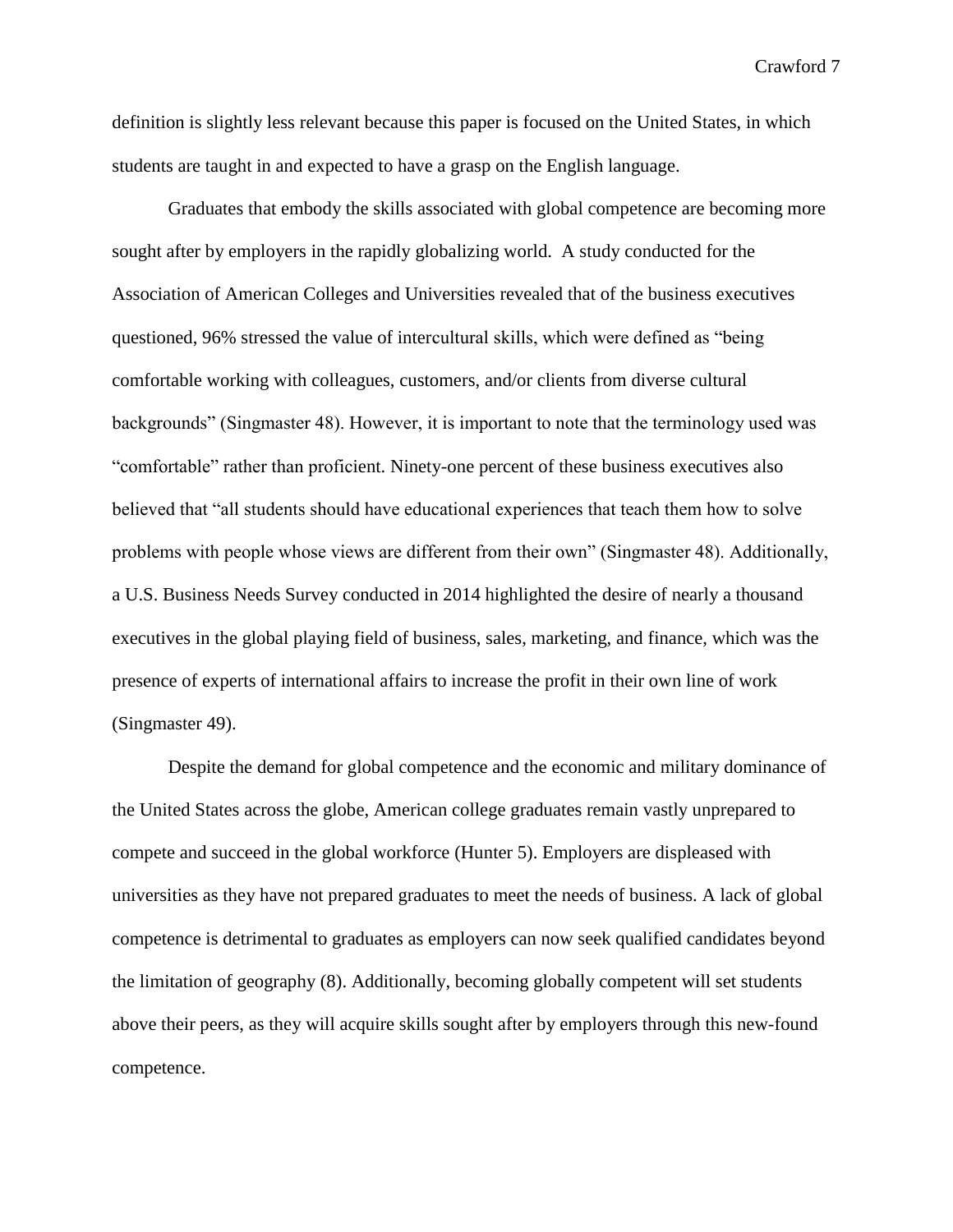#### **The Necessity of Intercultural Communication**

"People in your organization may have vastly different concepts of work, interpersonal communications, and group harmony. Multicultural communications skills, therefore, are a must. The good news, they are surprisingly easy to practice"—Tomas Garza  $(8)$ .

The importance of "internationally educated professionals" and the learning of soft skills have never been as important for students as they are today as the workplace is now multicultural by nature (Waugh 98). Without these skills, one will surely fail when faced with the task of working in a culturally diverse environment. The first step in intercultural communication is understating the cultural norms of those one will interact with (99). If one does not effectively use their understanding of these norms, successful interactions in a culturally diverse workplace will be far and few between. Culture-specific knowledge allows future employees to learn how to adapt their own behavior in order to achieve a common goal through the interaction (99).

As the world becomes increasingly connected workers become exposed to great opportunities to exchange information and work with people from around the globe (Fall 412). Therefore, it is undeniable that training in intercultural communication is an essential and desirable skill for future employees (413). Furthermore, intercultural communication is more than mere verbal interactions, as it is inclusive of situational behaviors as well (414). An employee that is competent in intercultural communication "displays openness to others, is aware of and shows regard to differences, and has experienced these differences enough to be aware of them" (Fall 414). It is important to note that the 20th century's workforce is also being shaped by the increase in numbers of women and minorities, thus increasing the need for excellent communicators (Oliveira 253). These skills are important because intercultural communication allows organizations to create and share values of social, historical, and cultural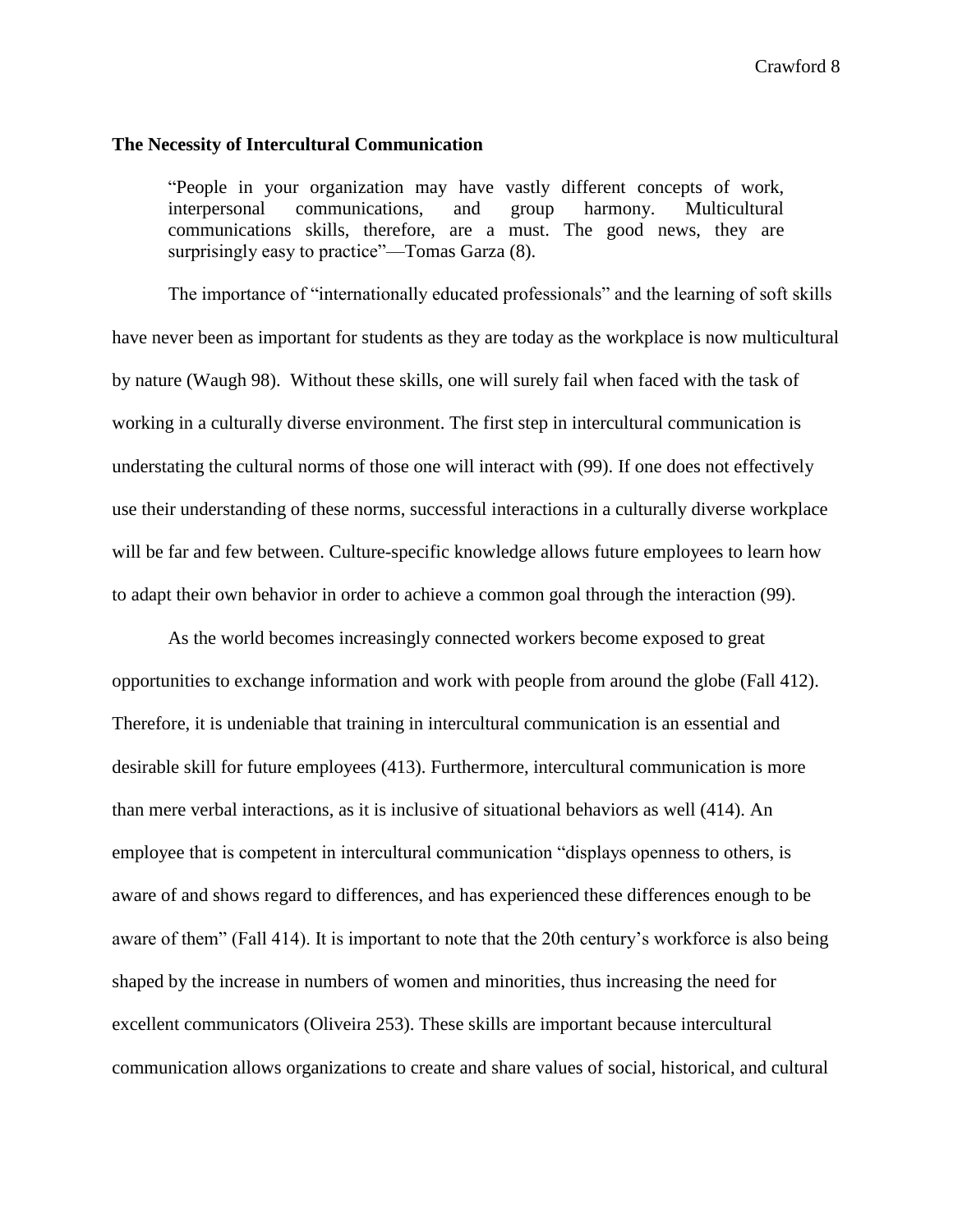natures that have yet to exist, but are constructed through the creativity and work of multinational teams (254).

As a result of the globalization of the playing field, multinational groups are managing projects, solving problems, innovating, and much more as collective teams. There has been an upsurge of these multinational teams in last 30-40 years, with no signs of the globalization process slowing down anytime soon (Levitt 9). While some people find diversity problematic as they believe it is difficult to manage, others view diversity as a powerful tool (10). Studies have shown beneficial results, such as the use of creativity and the increase of quality and productivity, while others have revealed increased conflict and stagnant decision-making. Regardless, diversity is the new face of an emerging global playing field, and therefore must be managed in a way that produces positive outcomes. The key to success, or innovation and improved production and quality, is producing students that can properly communicate across cultures to create new ideas and work effectively in the multinational teams that are no longer a rarity, but rather the norm of the  $20<sup>th</sup>$  century.

Steven R. Levitt of the University of Texas at San Antonio conducted an in-depth study on the cultural factors that affect the dynamics of international teams which revealed the desire of employers to hire employees able to be comfortable and work with dynamic tensions that exist between any two cultures (Levitt 18). Interviews were conducted with 27 individuals who had management/supervisory positions, worked on multinational teams, and spent a portion of their work experience abroad. Among these individuals, work had been completed on teams in several different countries in Africa, Asia, Australia, Europe, North America, and South America. Not surprisingly, different cultures valued different approaches to conducting business. For example, individuals from Asia and South America agreed that while they admired some aspects of the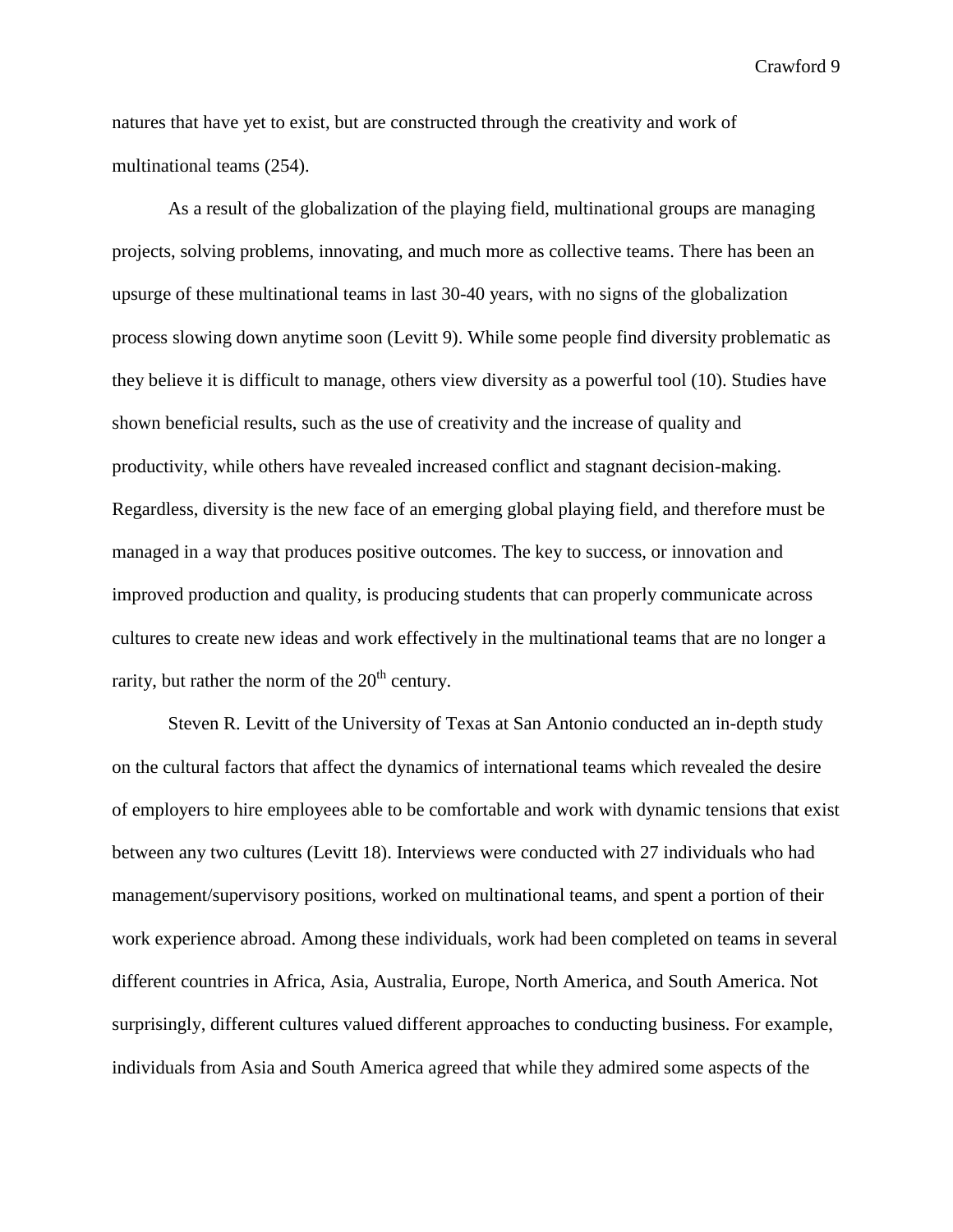way by which those in the United States conducted business, they concluded that business in the United States was immediately jumped into, instead of taking the time to develop personal relationships that would result in good business relationships. An important feature to the building of these personal relationships was the recognition of the individual's cultural identity, thus facilitating the need of employers capable of identify cultural differences and norms (12).

Another example of differences that can cause tensions can be seen the respondents revealing that Mexicans tended to avoid confrontation, and Australians tended to be extremely direct. However, they did note that Mexicans that had worked closely with Americans were often more direct as well (Levitt 12). This could be problematic, as one group would often agree with what they were instructed to do whether they truly understood the task, and another group would often forgo sensitivity in making statements or demands.

Although these were observed differences by the participants, prejudices and ethnocentrism continue trouble culturally diverse teams as well (Levitt 16). Therefore, it is important to account for the needs of members of other cultures, such as the development of personal relationships, and to validate the individual identity of the other team members by recognizing differences (17). For example, one respondent mentioned an incident in which the United States and Libya worked together on a joint project. The Americans worked non-stop 12 hour days for two months, and found themselves frustrated with the Libyans who did not work at the same high-intensity level as their fellow Americans. Instead, the Libyans worked shifts from 8:00 AM to 3:00 PM, Monday through Thursday. However, the respondent came to terms with this as they realized that there were two different goals at play –the Americans want to finish the project as soon as possible to return home, and the Libyans were simply aiming to get the project done on time (18). For this reason alone, it is crucial for future employees to be able to balance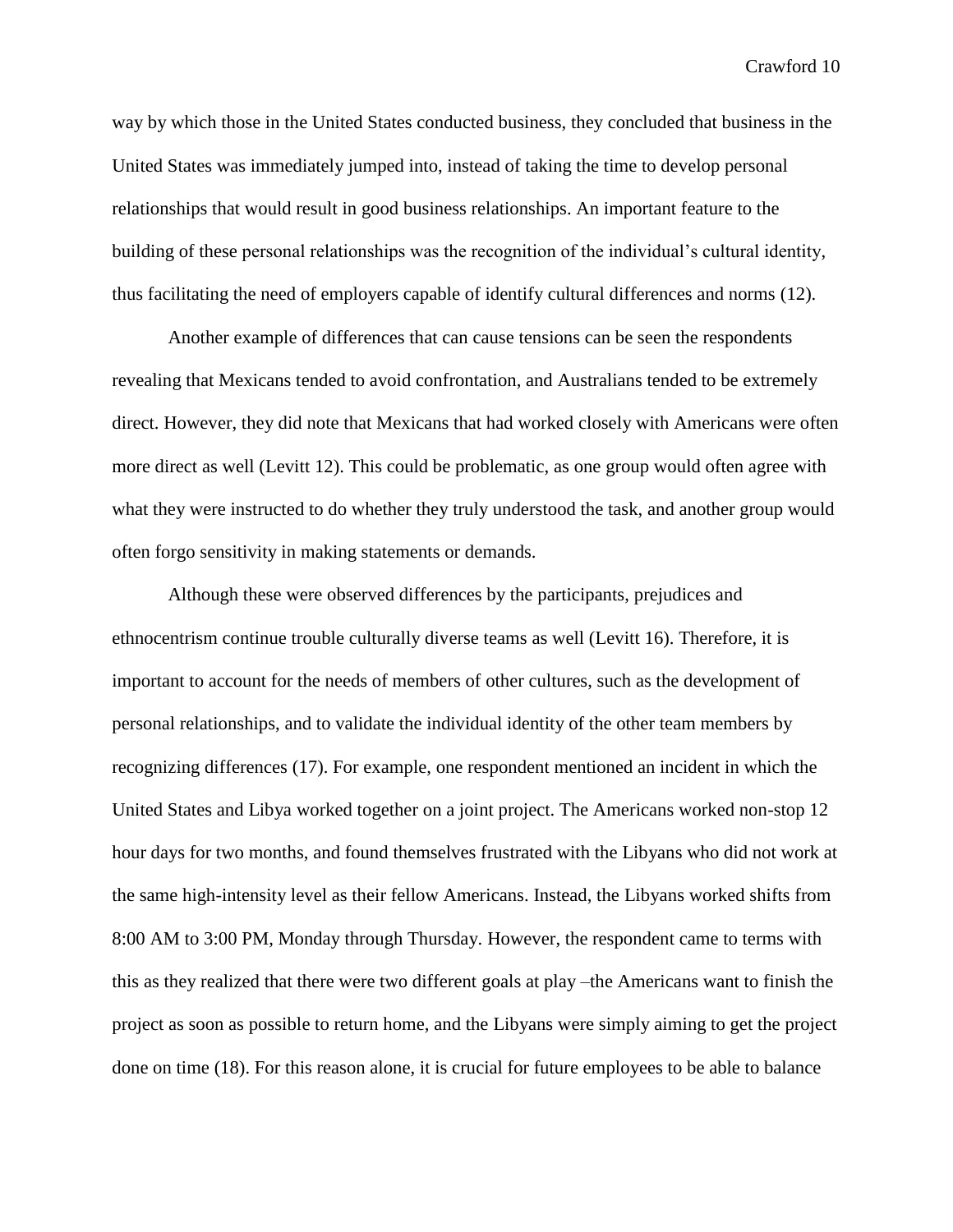their values with the values of their other team members. Additionally, it is important to understand the differences in these values so as not to misinterpret actions, as the respondent originally did, believing that the shorter workday was the Libyans way of communicating laziness, which led to unnecessary frustration.

Thomas Garza, an expert in conflict resolution, suggests the use five important tips to create a cohesive multinational team through the understanding of cultural differences. The tips include keeping an open mind, understanding cultural backgrounds, practicing active listening, watching nonverbal communication, and maintaining personal touch (Garza 8-9). Acquiring such a skill set will prepare and enable future employees to be productive team members amongst a variety of different personalities, values, and approaches. Therefore, intercultural communication is key aspect to successfully conducting business.

## **Intercultural Communication in Education**

"In order to prepare graduates . . . . higher education institutions need to do more than offer a series of internationally focused courses or send students abroad to have them become globally competent. Students must possess a high degree of international understanding and intercultural competence before becoming globally competent" –William D. Hunter (42).

Although learning a second language is an important aspect of intercultural communication, in this section I will focus on intercultural communication beyond linguistic knowledge. The reasoning behind this is that it is often more damaging to make cultural mistakes than it is to make linguistic mistakes (Xue 1492). Therefore, speaking the language alone is not enough to generate a successful interaction with a native speaker of said language (1493). Additionally, knowing a foreign language does not prepare students to work with cultures beyond their native and second languages.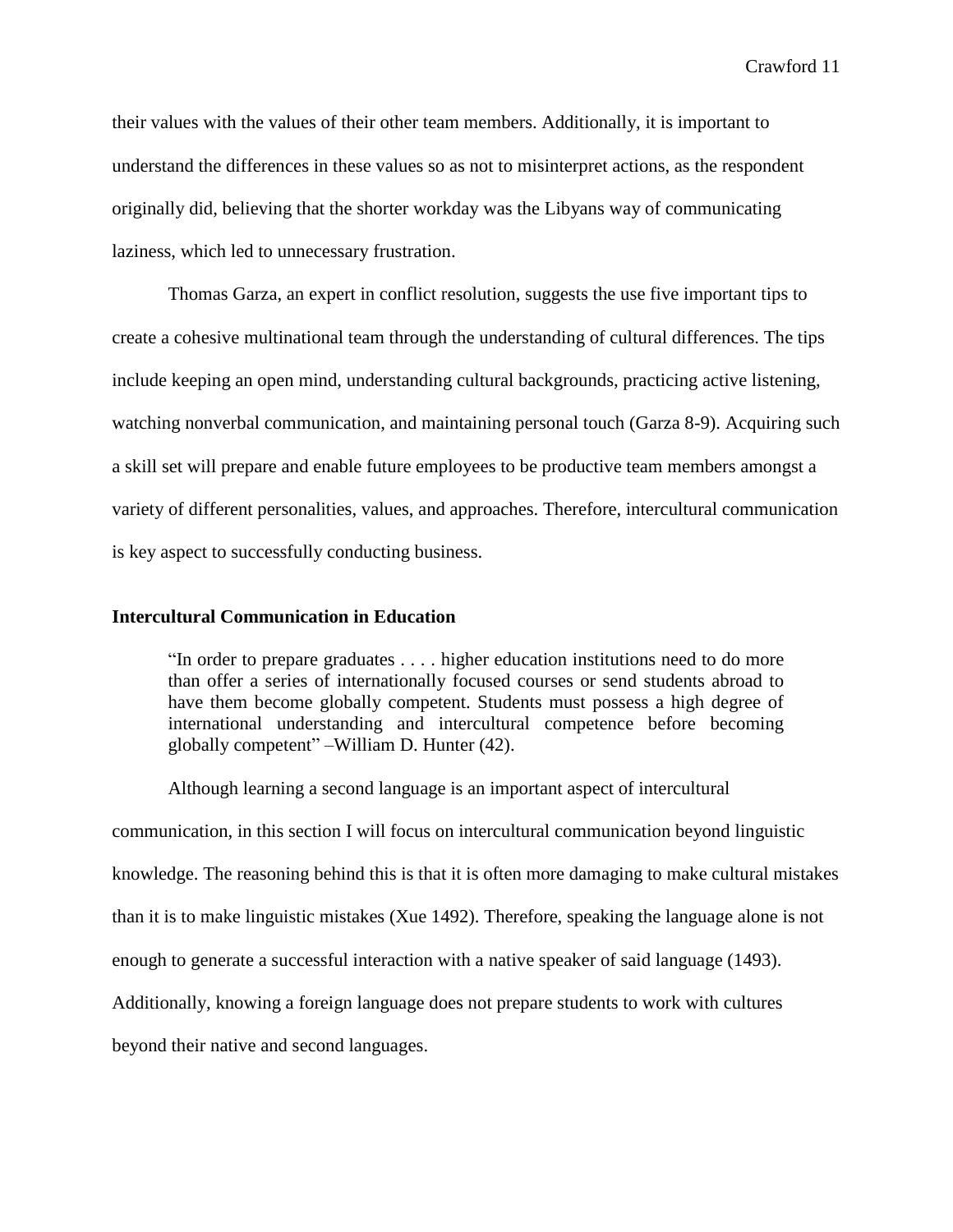There is a huge gap in intercultural communication, as its value has often been overlooked by universities. Although some students are capable of developing this skill without explicit teaching, it can take several years of experience before any true knowledge and understanding are acquired. A major issue in teaching intercultural communication is that culture is fluid and ever-changing (Fall 414). However, there are many ways in which professors can prepare their students because the skills necessary for intercultural communication are flexible and can be applied to any and all interactions.

One method stands out as the most obvious choice in terms of how professors can generate students that are capable of communicating in diverse groups --studying abroad. Studies show that students that go abroad have a significantly higher level of global engagement than those who do not (Murphy 14). For example, those working in medical fields were better communicators after spending over 3 months outside of the U.S. (Fall 414). This is significant as it demonstrates that intercultural experience is directly correlated with communication skills on an intercultural level. Additionally studies conducted concerning the development of intercultural awareness "are routinely conducted immediately following the participant's return from abroad or shorty after graduation" (Murphy 2). This is problematic because the information gained is short-term and does not consider long-term outcomes. Unfortunately, not every student is lucky enough to have this opportunity due to time constraints and financial situations. Students without these limitations may simply opt to state in the states instead of studying abroad as well. Therefore, for the purposes of this paper, I will exclude studying abroad as a necessary part of developing intercultural communication skills as well. Universities must instead work to enhance their students' abilities to better prepare them for the global workforce though other methods (Fall 414).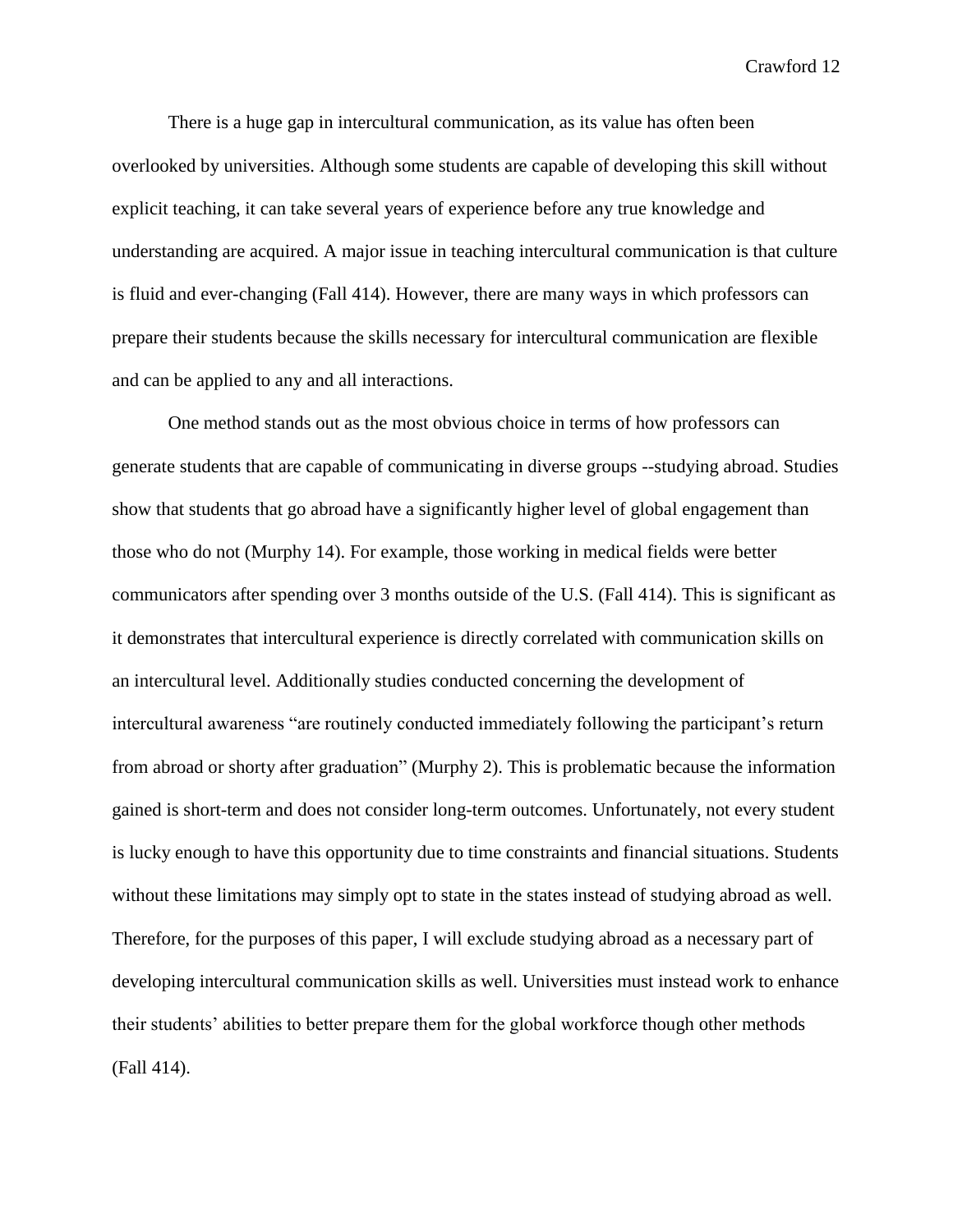One important method for professors is to create classes with a deliberate learning objective of the development of intercultural communication skills. Canada, for example, has implemented an online course designed to help students learn this crucial skill set. This course is designed around the middle two phases of The Development Model of Intercultural Sensitivity – Polarization and Minimization. Polarization is the stage at which people view the world in terms of an "us" verses "them" mentality. This is detrimental to good communication, as similarities between one's own culture and the cultures of the world are overlooked or completely degraded (Waugh 99). In this stage, students must learn that cultural differences are not necessarily better nor worse, good nor bad. The following stage, Minimization, is significant as well because students develop a deeper understanding of cultural values though this process (99).

The course consisted of four sections and ten different units, totaling 30 hours per section. A total of 98 students were enrolled, all from various backgrounds in terms of culture and linguistics (Waugh 102). The studies focused on cultural differences via verbal and nonverbal communication and made use of Discourses Completion Tasks through which students responded through both oral and written means. Students were presented with a concrete learning objective: the development of intercultural communication skills. Situations in which errors in communication could cause misunderstandings, conflicts, or safety issues amongst team members were given to students who were instructed to identify these errors and explain how to correct them (101). Additionally, students listened to successful interactions between culturally and linguistically diverse groups, and were asked to implement the strategies they identified as usefully in their own assignments (102). From the 98 students, 10 were randomly selected to gage the level at which the objective was met. Of these students, 12% had successfully moved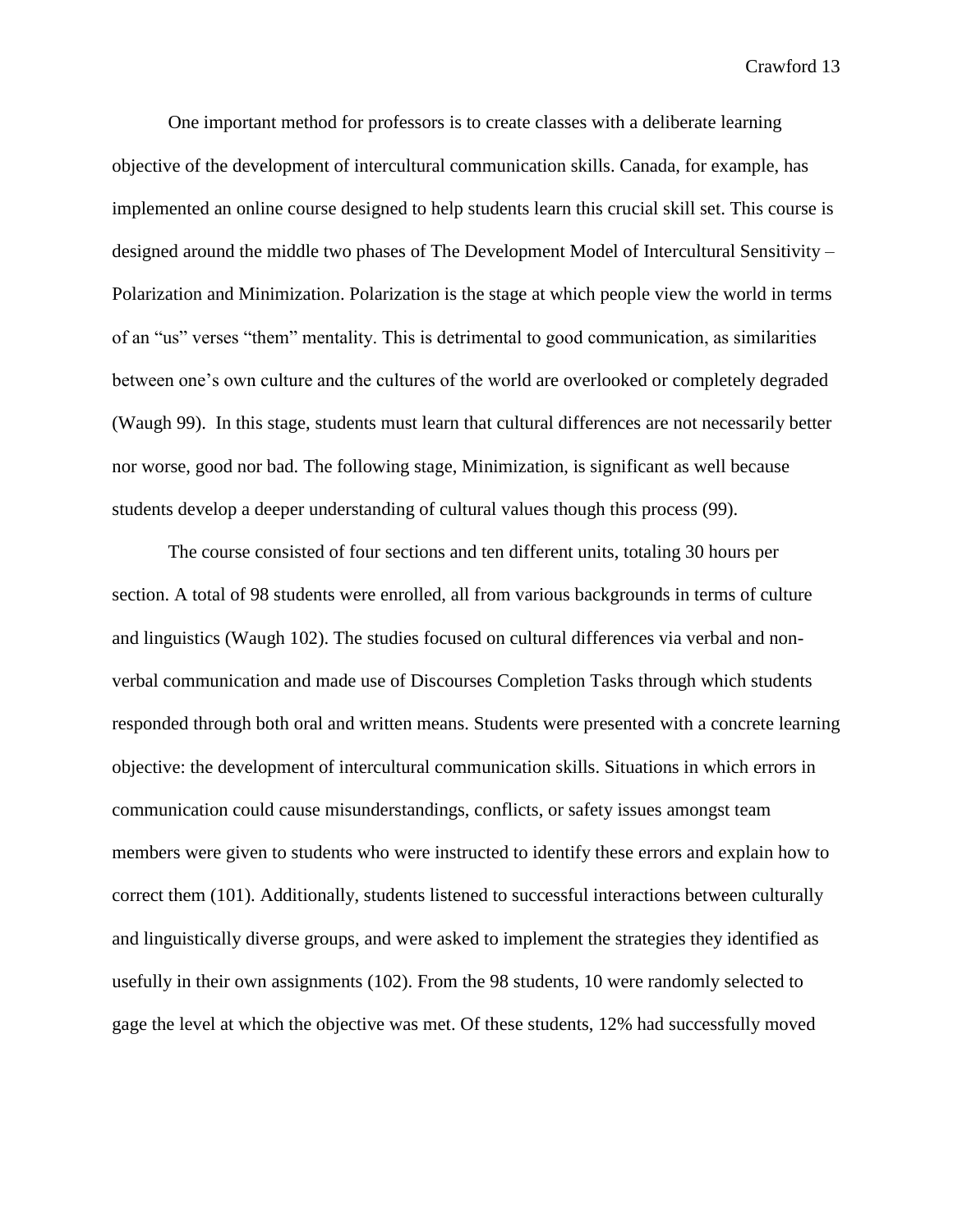from the Polarization to Minimization stage, demonstrating their abilities to look past stereotypes in order to discover and discuss different types of communication (104).

Although the success of the online course was not groundbreaking, it offers insight as to the next steps professors can take in implementing a learning objective of intercultural communication skills to their own classrooms. Professors can instruct their students to listen audio case studies, video, and podcasts of culturally diverse groups in order to identify which aspects were well executed and which could be improved. This course would need to be translated into a face-to-face class and certainly needs to undergo more development. However, the idea is important to build upon as a great starting point to generating new ideas on how to teach students, in classrooms, how to be successful in their interactions with people of different backgrounds than their own.

Traditionally, courses to teach intercultural communication are aimed to prepare students to be efficient used cognitive learning, using tools such as lectures and readings. However, instead they should prepare students "to function in culturally diverse contexts" through an approach that is multidimensional (Liu 19). Creating a productive method that strays away from the norm is still seen as a challenge by many professors and universities as a whole. Despite the challenge, active engagement is what allows students to learn and enhance their understanding of different cultures (20). Students need to engage in the process of learning methods, understating concepts, and developing intercultural relationships (20). Professors could introduce more groupbased problem solving, which allows students to develop communications skills that can be translated into intercultural communication skills. More group work enables students to state their own views, receive feedback, argue, discuss, and negotiate which students that hold different values than themselves (21).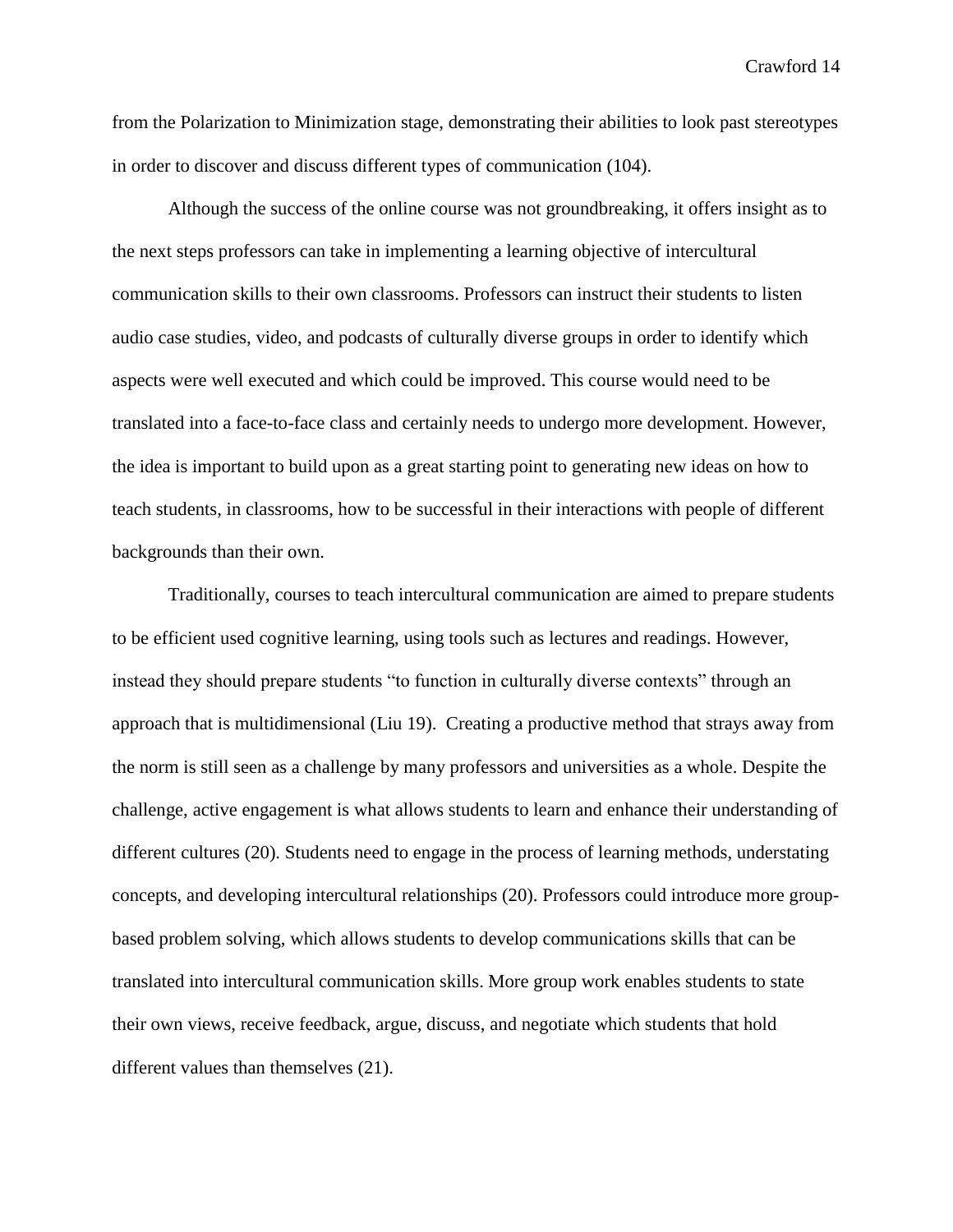A study on implementing on group work was conducted in which 82 project groups were formed. The groups were assigned to actively participate in a cultural event that did not reflect the culture of at least one group member. The United States often highlights similarities and minimizes differences when sizing up other cultures, making this activity important to combat this common error (Downey 108). The entire group was expected to conduct research about the culture of the event they selected in order to have the necessary background information before engaging in the activity. Group members had to identify possible problems that could occur between groups of people with differing cultural backgrounds, discuss the causes of this problem and make suggests as to how to resolve the problem (Liu 22). A list of local events was provided, with options such as Polish or Greek festivals (22). Students were expected to engage with attendees of the event they chose, observing and noting the differences in their responses, feelings, and thoughts. Next, they connected their experience to what they learned about intercultural communication in the classroom setting. This aided students in learning from group work and intercultural experiences that were different than their own. While creatively seeking ways to resolve potential issues of communication, the students became more globally competent (23).

Surveys were conducted to evaluate the effectiveness of the project. Questions ranged from how the student personally felt the project had impact their learning to how working in a group improved their knowledge of other cultures and increased their problem-solving abilities (Liu 23). Open ended questions demonstrated that attending and participating in cultural events and learning about different cultures from first-hand experience were important and useful. Many also stated that the first-hand experience was what allowed them to understand what they had learned in class about intercultural communication and related to people from different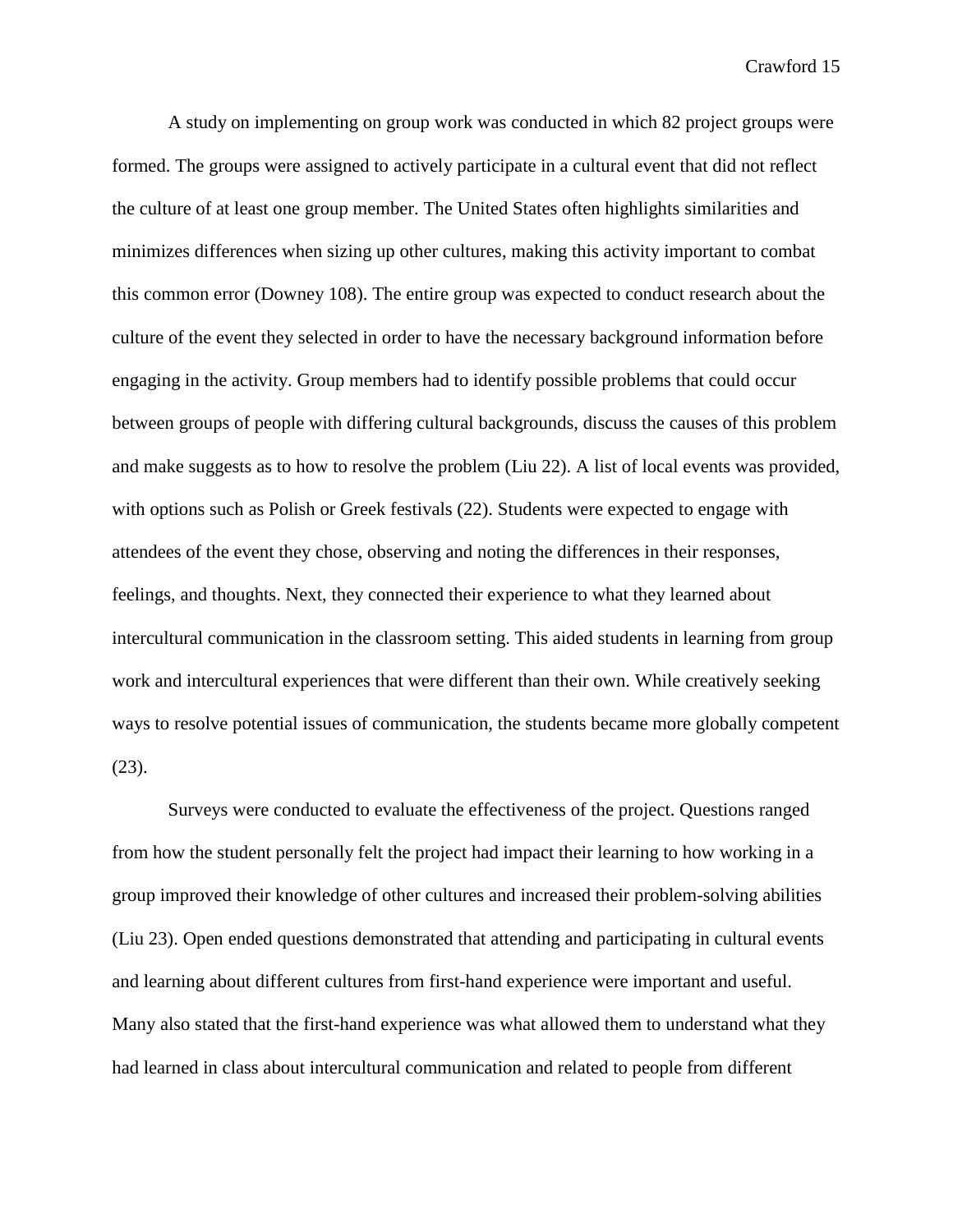backgrounds (27). Additionally, 74% of participants strongly agreed/agreed that these groups allowed them the opportunity to view different perspectives, and 63% agreed that they learned more about different cultures (25). Those who positively reviewed their experience received higher grades than those who were reluctant to participate (30). Of course the project was not without difficulties, such as scheduling times and differing commitment levels from group levels (27). However, despite these difficulties indicated by the students, graduates will have to deal with these difficulties in their future careers as well. Active learning groups are the way to go because they enhance intercultural communication skills, and should thus be used by professors in the university setting.

## **The Necessity of Creativity**

"My favorite story is about [Apple CEO] Steve Jobs' speech at Stanford's graduation. He says, "You know, I dropped out of Reed College and had nothing to do so I took a course in calligraphy. And it all went into the Mac keyboard!" That was not an algorithm. That was a question of style and it helped define Apple's niche. Now, that's not to put down algorithms. Apple needed those algorithms to enable it all to happen. It's just you've got to have both. It's about integrating the two." –Thomas L. Friedman ("Flat").

Creativity has emerged as a desirable graduate attribute among employers (Patel 1). In a survey conducted in Ontario, Canada, a range of definitions of creativity were generated, but many of these definitions had overlapping elements (Henderson 155). Professors in the arts and humanities defined creativity as the "ability to produce novel solutions to problems" (155). Professors in the hard sciences defined creativity as the "ability to transcend traditional boundaries, rules, and concepts to develop ideas or products that are new and valuable for society" (155). Others defined creativity as simply thinking outside of the box. Despite these broad definitions the survey revealed two crucial elements: (1) the defining characteristic of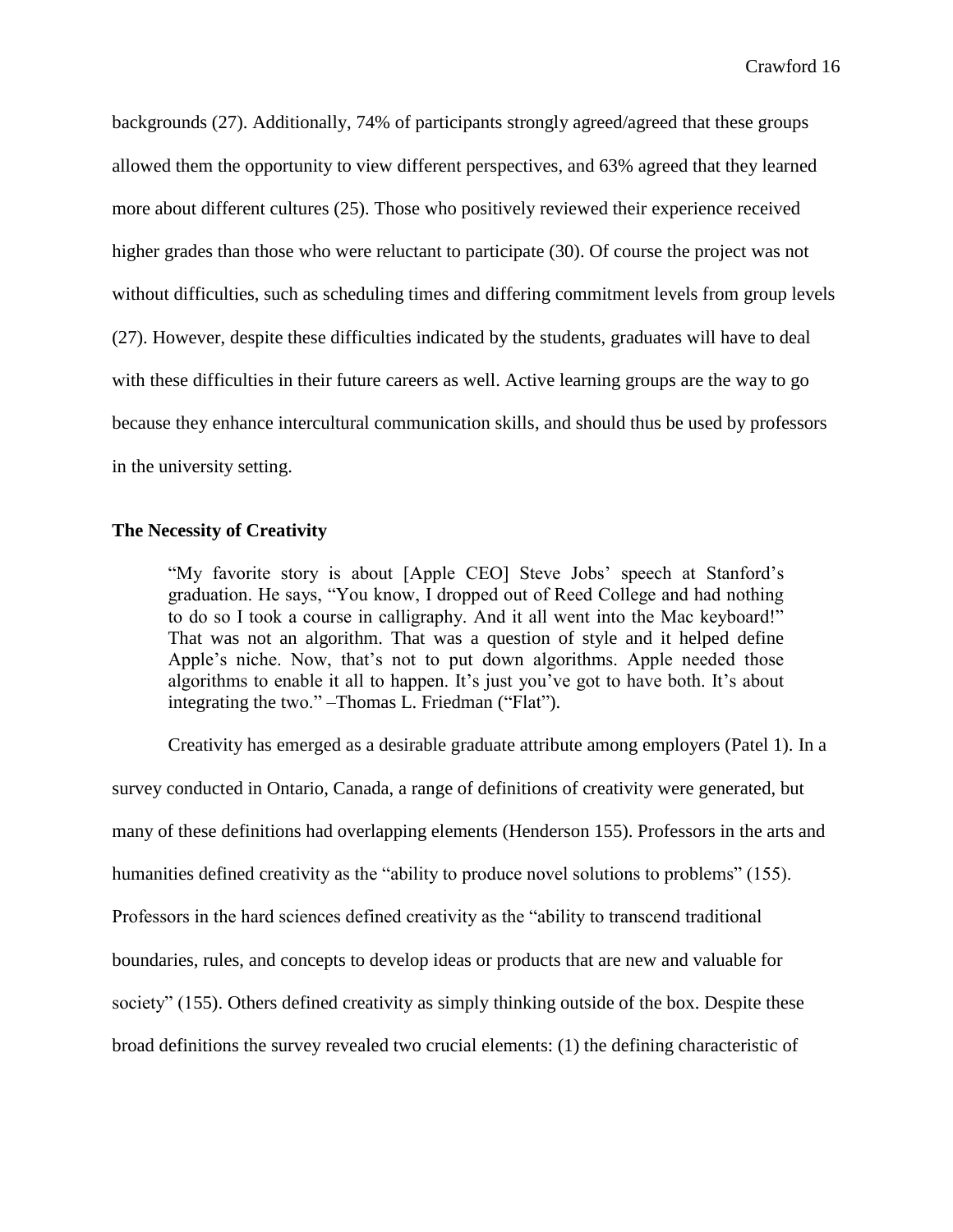creativity the production of something new, demonstrating a central understating of the term and (2) each field believed that their own definition was an integral element in their own field (155).

The definition of creativity has evolved from a complex, artistic trait by gifted individuals to an acquired talent that can be used as purposeful in the collaborative process. This definition of creativity has become crucial to the  $21<sup>st</sup>$  century workforce as employees are expected to be prepared to deal with the demand for global experience in complex relationships (made easier through intercultural communication and creativity). There is great criticism of the education sector for failing to produce creative leaders which are needed for economic success, international competitiveness, and international collaboration (Rampersad 1).

Universities are beyond the myth that creativity is a birth trait that cannot be taught, and must therefore begin to develop these skills so that their students will not graduate as unemployable (Rampersad 1). Significantly, "with the globalization of business, creative tasks themselves have begun to transcend national boundaries" (Chua 190). Most of the challenges faced by businesses today are faced by solving problems in a creative manner in the context of a multinational environment (190).

Businesses seek employees with creativity because innovation is not possible without creative thinkers. Take the iPod, for example. Sony had the technology, design, and music access needed to create the iPod before the workers at Apple had even started to consider a niche in the business of music. Apple was not innovative in design or technology, but in its re-imagination of the business model that had already existed in relation to music. Apple made iTunes music cheap in order to generate consumer desire for the iPod, despite the higher cost. Aside from being revolutionary in a business sense, the iPod and iTunes radically reshaped the way in which people interacted with and shared music (Gobble 58).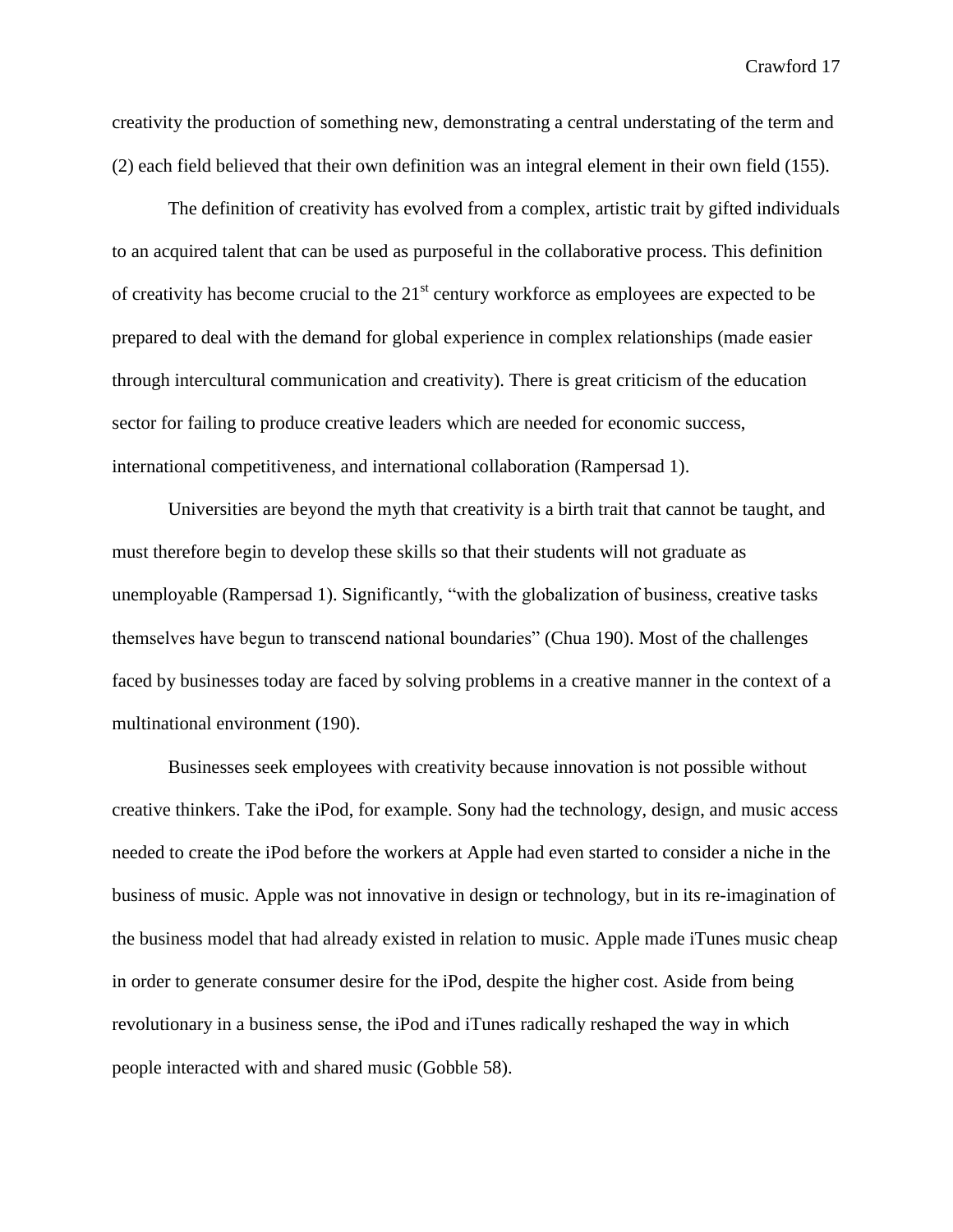The Internet has allowed the creation of business models, such as that of the iPod, which could not even have been imagined just a few decades prior (Gobble 58). This is why businesses need creative/innovative employees to sustain and drive their success through new ideas. Future employees must be able compete and collaborate on an international scale in order to come up with the latest and greatest technologies. Creativity and innovations are necessary for business to generate income, growth, and advantage over other businesses (Alexander 423). Innovation does not exist without creativity. The direct result of innovation is creativity (Petkovska 61). One must first use their creativity to come up with new ideas before they can transform the ideas into products or services (62). Since universities do not teach either of these, one must push for the teaching of creativity as a basis before we can incorporate innovation into education as well. Regardless, universities must incorporate creativity in the classroom in order to produce employable graduates.

#### **Creativity in Education**

"Integration is the new specialty. The generalist is really going to come back. The great generalist — someone who has a renaissance view of the world — is more likely to spark an innovation than the pure engineer" –Thomas L. Friedman  $("Flat").$ 

Global competence is not a common focus found in U.S. classrooms at any grade level.

Less than 1% of students studies abroad or interacts with other cultures in K-12 alone

(Singmaster 149). Although I believe these factors to be important to implement at a lower grade

level, I am not arguing for the introduction of global competence into lower level education.

Global perspective should be widened at a young age, but many complications are involved,

especially when it comes to the approval of parents. For now, teaching global competence will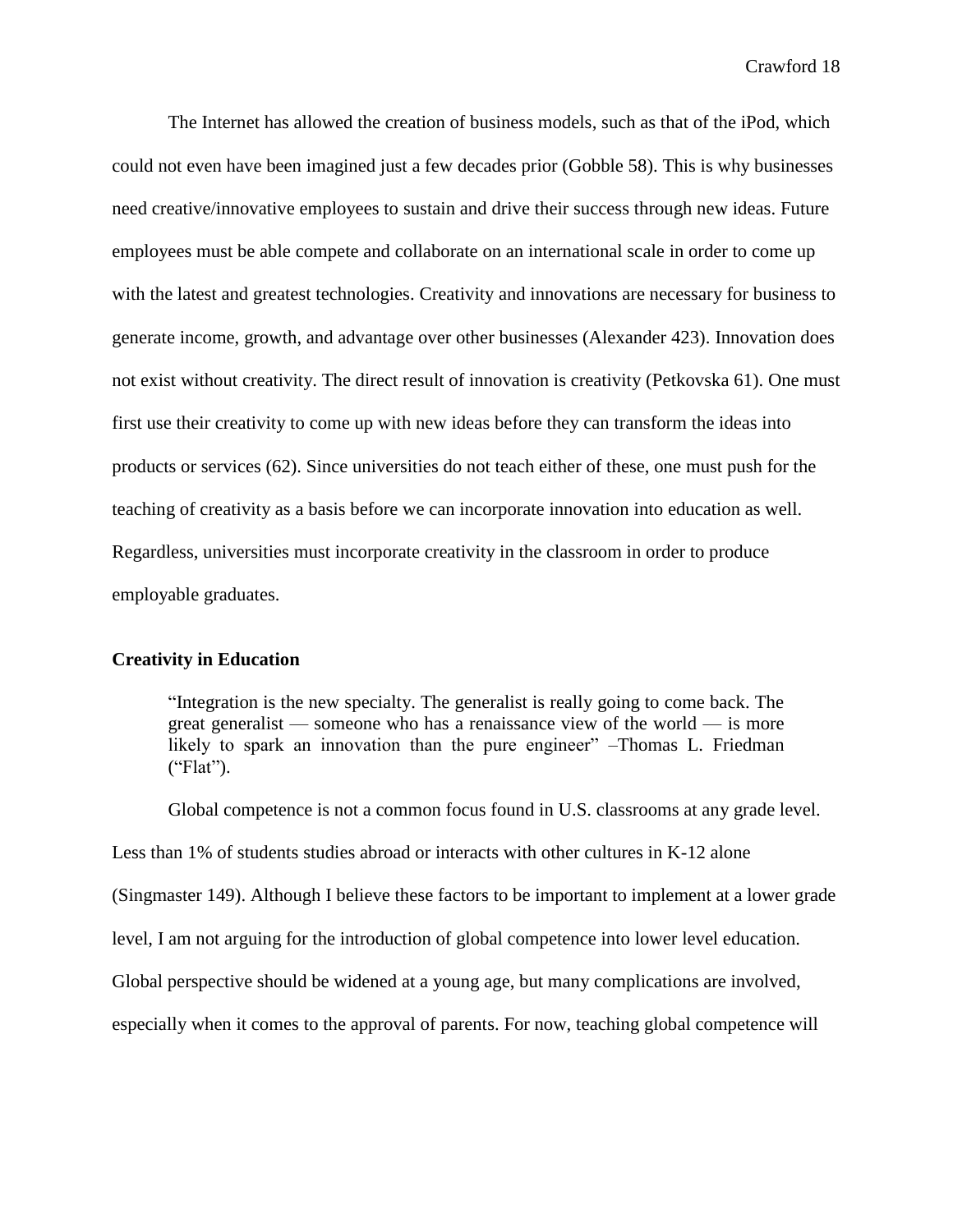be easier to first achieve on the collegiate level, as students are adults as well, capable of making choices and decisions for themselves.

Although the need for creativity, innovation, and global competency is significant and urgent, there are many issues in modifying the current educational system. Introducing creativity into the classroom is difficult because it is often viewed as a relative concept. Additionally, coursework generates an understanding between professors and students –assigned work is an academic exercise. This is extremely limiting, as it confines the expectations and requirements for the finished product. Students have little room to venture off from what has been assigned, and therefore put less time, thought, and commitment into the project as they are limited to one method of approach. In order to combat strict boundaries, experimental learning should be incorporated into the required curriculum for all college-level students (Brown 149). Although experimental learning can be challenging in terms of time constraints and relating projects to the learning objectives, this method has a positive impact on learning as well as creativity by providing students with experiences and forcing them to think outside of the academic box they are too often restricted to. Australia has begun research on implementing work-integrated learning (WIL) in education, requiring classroom studies to be combined with learning through work experiences. An answer as to how creativity can be developed through these placements is currently being sought after (Rampersad 4).

Experimental/work-integrated learning is necessary in teaching creativity to improve employability. Teamwork, analytical thinking, problem-solving, and real world experience increase among students who have the opportunity to engage in this type of learning. Tara Berescik of the Tri-Valley Central School District improved the employability in her students in two different ways. The first method taught students to collect and analyze data at both the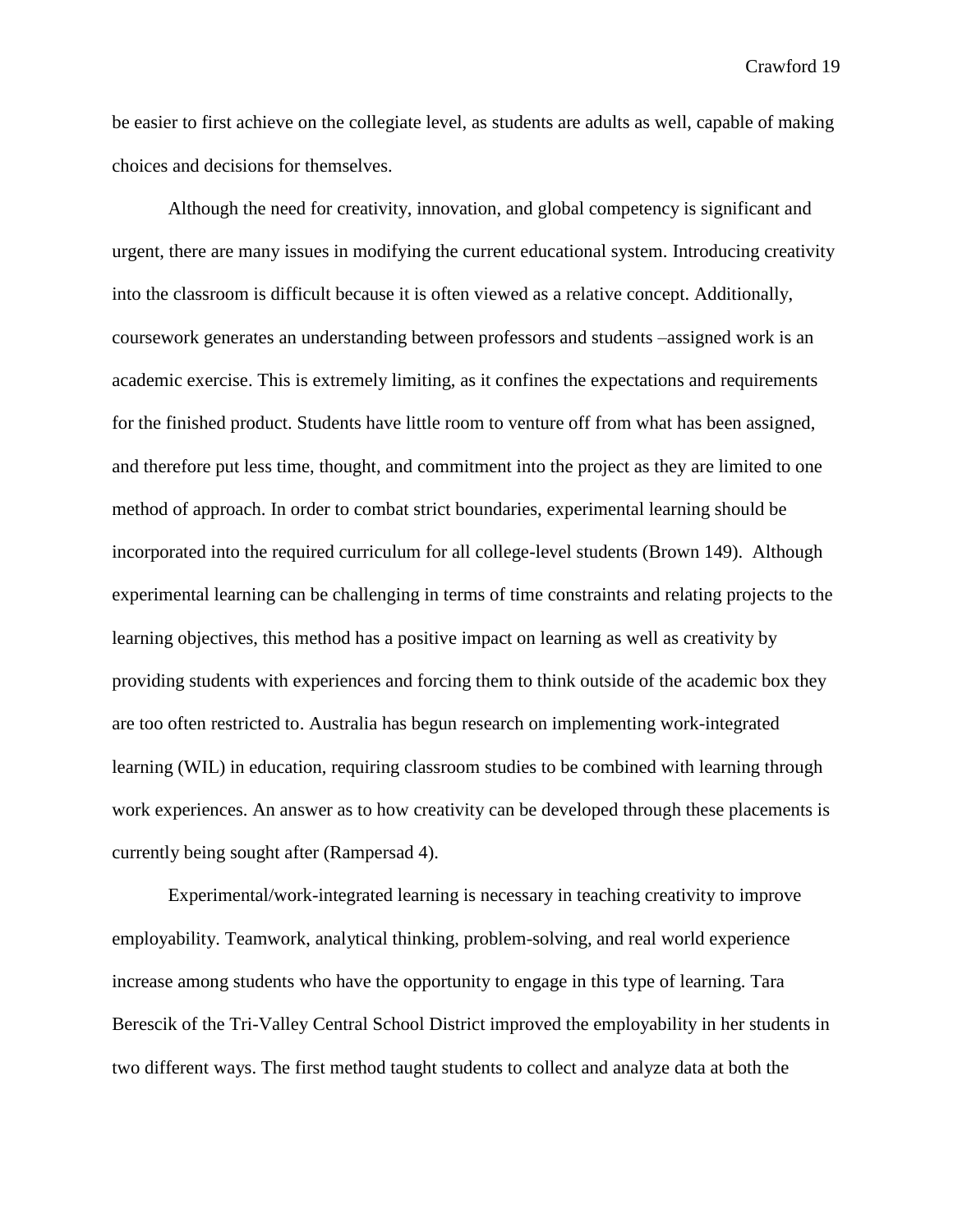global and local levels. Students examined the ingredients of cheeseburgers, found the local source of the individual ingredients, and determined when those ingredients would be in season around the world. Berescik paired this project with learning objectives based on food sourcing and security. As a result, students started an organization to promote local buying and reduce their carbon footprint. In a separate project Berescik took her students to Ireland to compare research and observation on local fish. U.S. students worked with Irish students by comparing and contrasting clean water and fish population issues in their respective areas (Singmaster 50). By requiring her students to work with students across the globe, Berescik has implemented a level of intercultural communication that will be immensely useful to students after graduation. Although Berescik's class exercises would have fit nicely into the section on intercultural communication in education, I have placed her story in this section as she highlights creative teaching methods that also force students to be creative when coming up with solutions to the tasks at hand.

Another attempt to teach global competence can be seen in Alicia Emsley's assignments on communicable and non-communicable diseases. In Seattle, Washington students are required to take Global Health as freshmen. These students work together to evaluate and solve real-world problems (Singmaster 51). Although this method was fit for a high school level course, the concept could translate and be applied to college courses rather nicely as they allow students to creative in their methods for solving issues currently faced today.

Berescik and Emsley brought creativity, innovation, and global communication and understanding into two fields which are not typically known for this particular skill set – agriculture and health. However, this is not the typical method of teaching, as we run into the issue of the value of creativity. Many scholars, such as Seltzer and Bently, argue that educational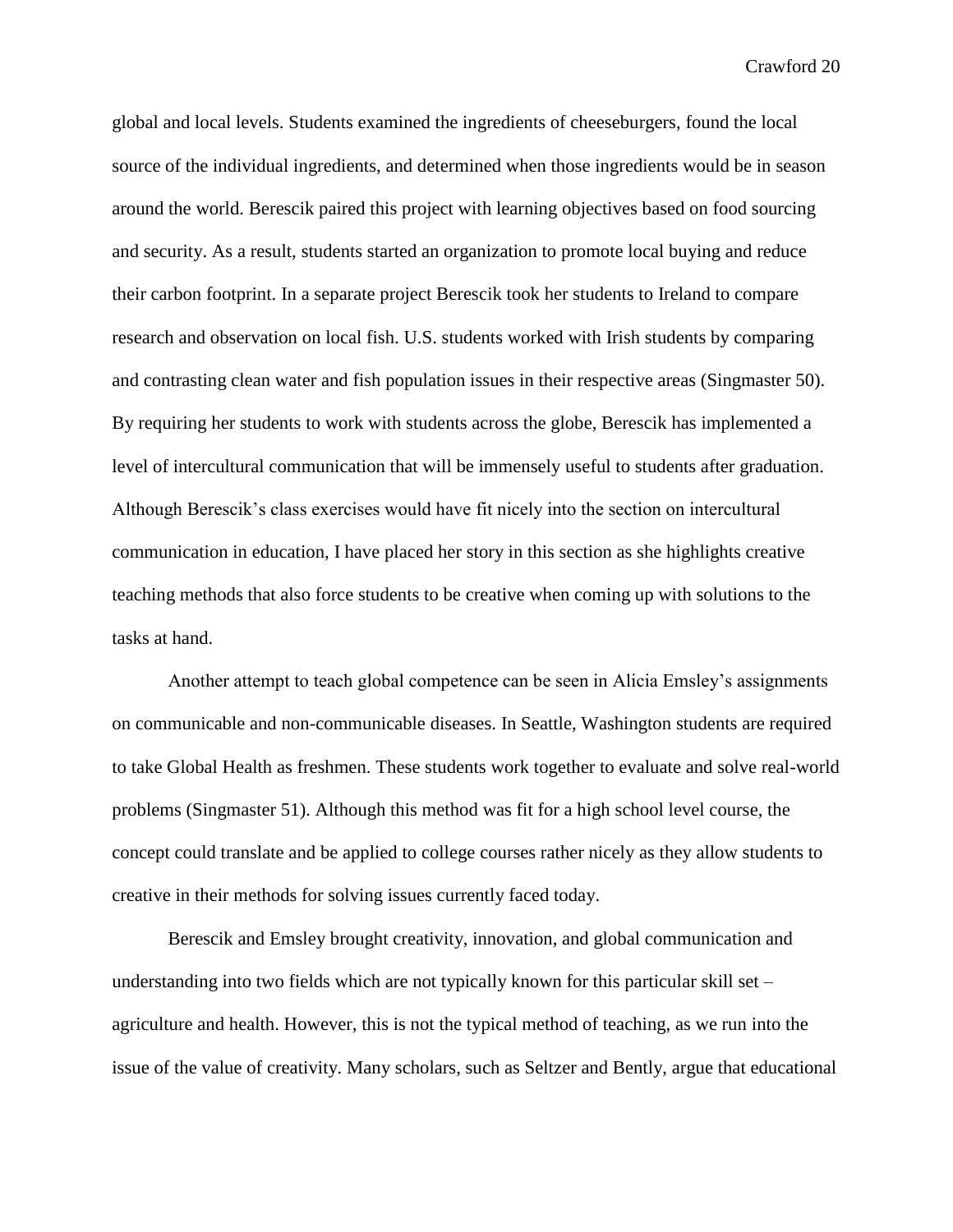structures must undergo a "dramatic transformation," otherwise the creative capacities of students will stay stagnant (Henderson 149). Yet, while Berescik and Emsley incorporated creativity into their curriculum, many professors and students have high doubts that creativity is essential for success in their fields. In fact, professors in the fields of physics and engineering are strongly opposed, as they believe creativity leads to negligence (Henderson 157). However, instructors enacted the use of creativity in multiple disciplines in a number of universities located in Ontario, Canada. This stressed to professors and students the importance of developing creativity no matter the subject a student is studying. The Ontario Ministry of Training, College, and Universities issued the following statement: "Ontario's colleges and universities will drive creativity, innovation, knowledge, and community engagement through teaching and research" (Henderson 151). This generated thoughts and ideas on how to teach creativity within the confines of different fields. Before this could be implemented, a study was conducted to see how the faculty defined (previously mentioned), valued, and taught creativity at Ontario Universities.

An electronic survey consisting of forced-choice, scale, and open-ended questions to 6,000 full-time instructors at the following eight universities: University of Guelph, McMaster University, OCAD University, Queen's University, Trent University, University of Ontario Institute of Technology, University of Waterloo, and University of Western Ontario. These universities were selected specifically for their diversity in concerts to size, location, and course offerings. Professors were asked whether or not they made the development of creativity a learning objective for students, with 55.1% answering no. Generally, those in the fields of business, social sciences, and health sciences respond negatively while those in the arts and humanities responded positively (Henderson 157).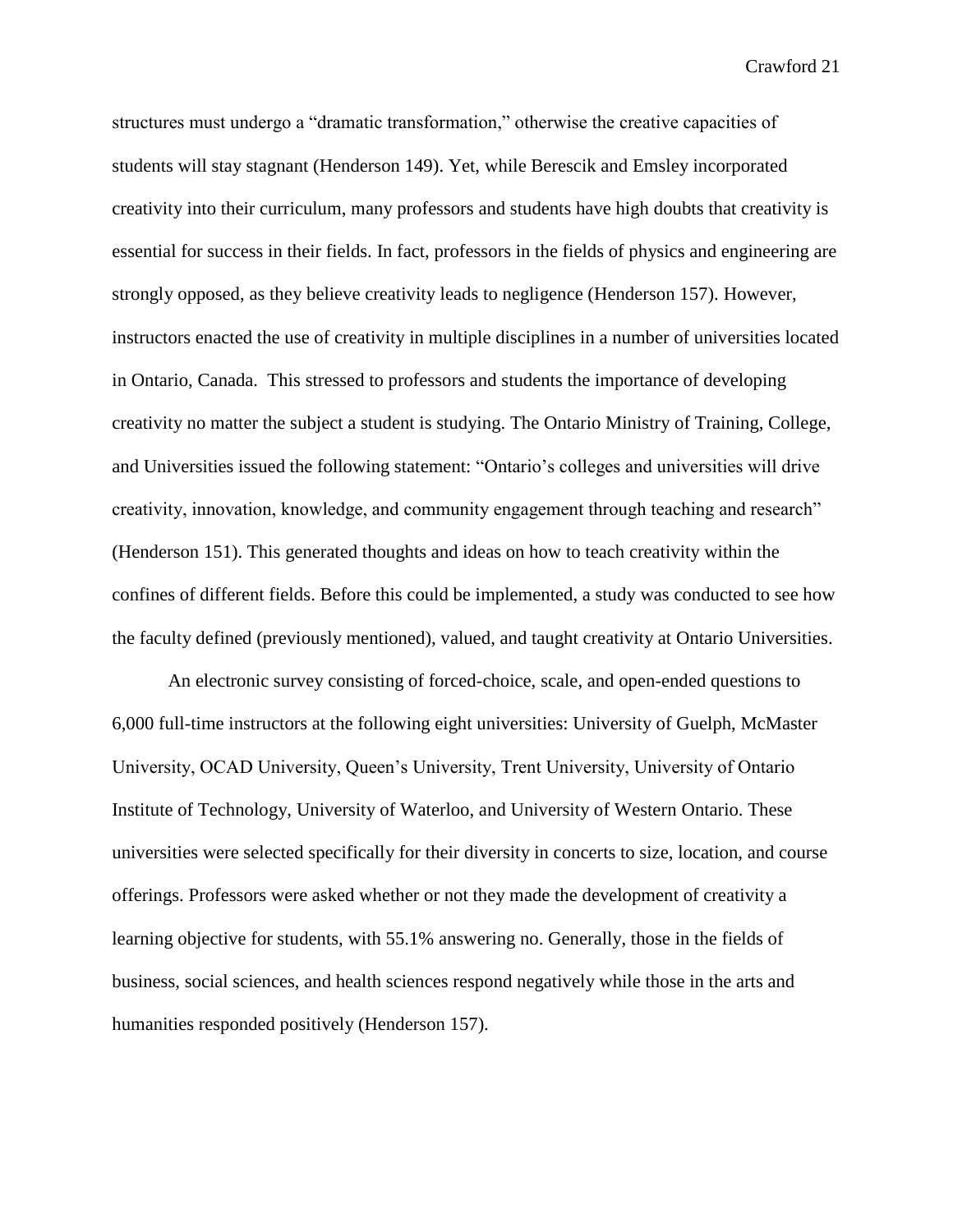While it is excellent that the arts and the humanities value creativity, these are not the fields in which we are lacking student development in creativity. Social sciences, health sciences, and most significantly business, are the fields in dire need of development of creativity. Take engineering, for example, it is likely that you will encounter various ways of thinking about engineering that are unfamiliar when working with people from other countries (Downey 108). These differences can be learned from and used alongside creativity to create a new and better ways to carry out work-related tasks.

Although the lowest averages found themselves within fields that shied away from creativity, over all professors highly valued creativity, with 87.8% selecting "extremely important" or "important" (Henderson 156). Additionally, when presented the following statement: "My department/school has a responsibility to develop students' creative capacities as these relate to my discipline," 79.3% "agreed" or "strongly agreed" (156). Clearly, professors do see creativity as being high-value, which asks the question: why is creativity not being taught in universities?

There are several barriers when it comes to incorporating creativity into college classrooms including time constraints, the overstuffing of an already stuffed curriculum, finances, staffing, equipment, and other resources necessary to properly execute the intended learning objective (Henderson 158). However, the biggest issue is the doubt of student attitudes and ability on the part of professors (161). If professors do not think their students have the initiative and are prepared to take on creativity in the classroom, what can employers except from these same students when they enter the global work force? The first step in improving creativity must be the incorporation of creativity into classrooms as a deliberate and intended objective outcome which is actively communicated and taught to the students by the professors.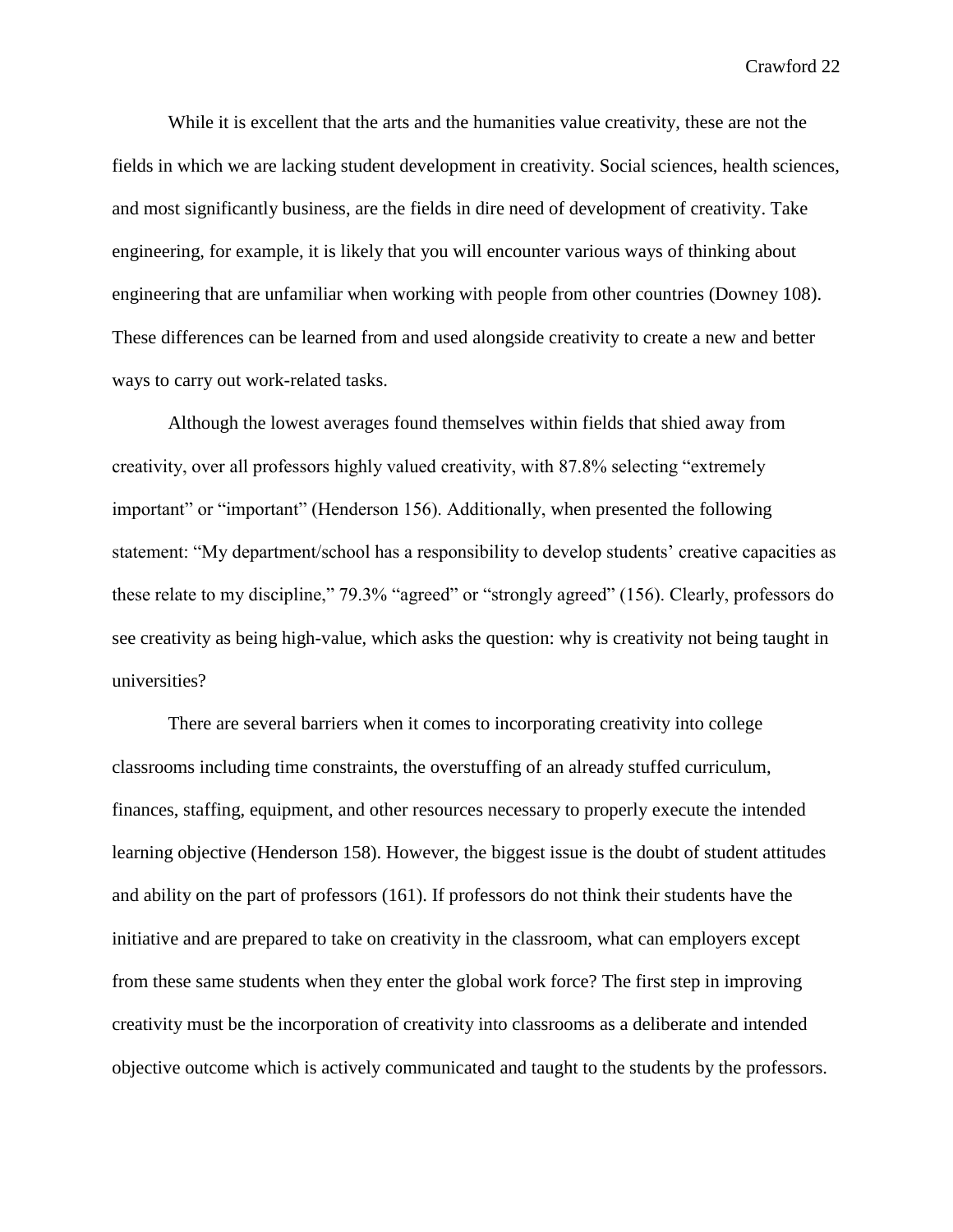As the survey suggest, programs tailored to, but not limited by, individual subjects should be designed in order to prep students in their preferred study (162).

American Universities have their own ideas and methods of teaching. Departments within these universities have their own ideas and methods of teaching. Professors within these universities within these departments have their own ideas and methods of teaching. This diminishes creativity within the classroom because, as demonstrated by the survey conducted in Ontario, the value of creativity greatly various amongst professors. At each level, individuals need to work together in generating ways in which creativity can be introduced into their own fields that will be seen as valuable and desirable to students. This is crucial, as we do not need students churning out the same robotic methods, never improving or progressing. Creativity has been reserved as a minor place in the respects of university teaching and learning, but it has become a growing presence within educational discourse (Henderson 149).

#### **Conclusion**

"Without the mass production of globally competent employees, those predicting the end of the American century may very well be right" –William D. Hunter (119).

College graduates are becoming more unemployable as the phenomenon of global incompetency continues. The aim of higher education is to prepare students to become not only productive, but successful members of society after graduation as well. However, universities are not equipping students with the necessary skills to work and compete in the globalized world. The definitions of global competency vary, but according to the U.S. Department of Education, Asia Society, and Council Chief State School Officers, global competency is being able to identify similarities and differences in cultures, communicate verbally and nonverbally and work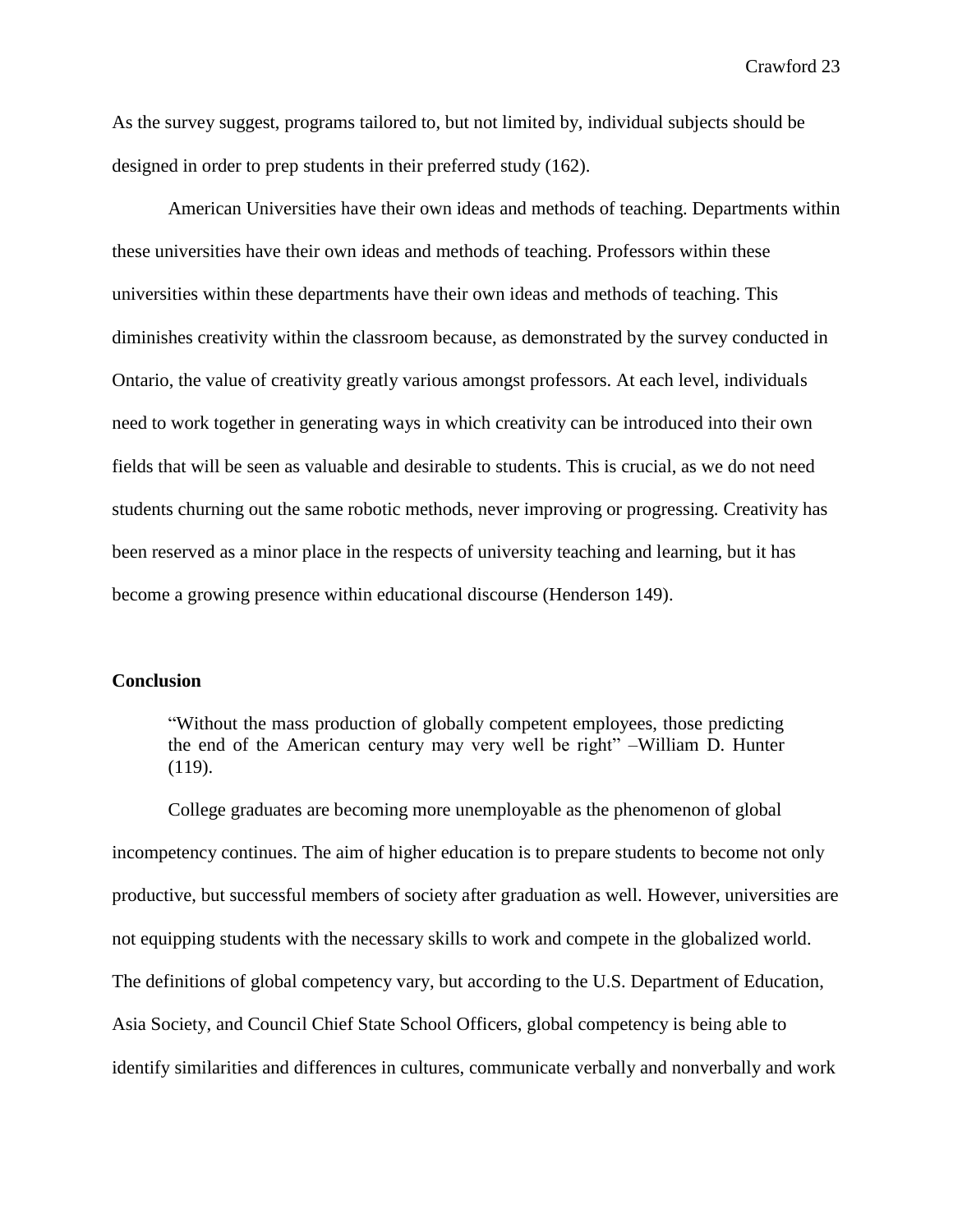collaboratively on multinational teams and being able to problem-solve creatively. In order to produce globally competent students, universities must incorporate intercultural communication and creativity into the curriculum, as these are two important skills of globally competent students (Singmaster 48). These skill sets are necessary in all disciplines, as successful collaboration is obtained through excellent intercultural communication and creativity, integral parts of individuals, businesses, and society as a whole (Friedman "Flat"). I proposed how intercultural communication and creativity in education could produce globally competent and successful students, as a solution has yet to be discovered, implemented, and conducted with desirable results.

The first question of this paper asked: Why is being able to communicate with people from other backgrounds and cultures crucial to success in business? Employees in all fields have become more connected, giving them the opportunity to exchange information and work with people from around the globe (Fall 412). This discovery alone proves that intercultural communication is essential for future employees. Due to intercultural communication's importance, next I examined how this skill could be incorporated and taught in classrooms across universities. Naturally, the majority of research pushed for learning a second language and studying abroad to teach intercultural communication (Fall 414). However, linguist mistakes are less harmful than cultural mistakes, and many are unable to study abroad for various reason. Upon a deeper examination, I found studies that suggested group work and attendance of local cultural events as great strategies for helping students improve their intercultural communication skills (Waugh 9, Lui 19).

Next, I examined the following question: What role does creativity play in the development of global competence and how does it benefit the workplace? Research revealed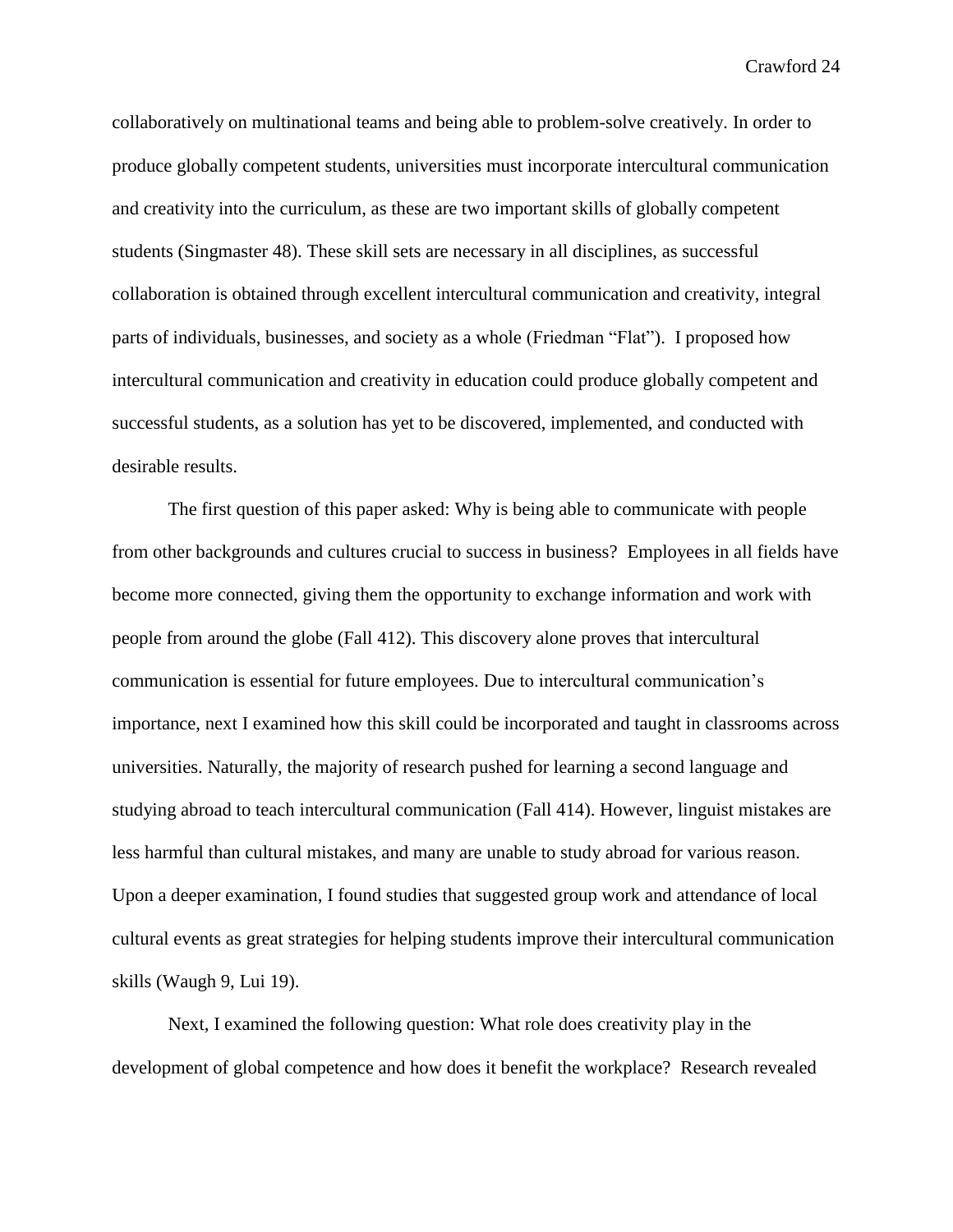that Sony had access to the music, technology, and design needed to create the iPod before Apple had considered finding their niche in the business. However, Apple was innovative in creating a new business model from the one that had previously existed in relation to the distribution of music (Gobble 58). Businesses seek employees with creativity because innovation, such as the creation of the iPod and iTunes, is not possible without creative thinkers. Studies revealed that creativity was necessary for businesses to sustain and experience long-term growth (Alexander 423). Due to the demand for innovative problem solving in the workforce, I collected and analyzed research on how universities could better prepare graduates though creativity. In a study conducted throughout 8 universities, 55.1% of professors stated that they did not make the development of creativity a learning objective for their student. Professors in the fields of business, social sciences, and health sciences respond negatively to implementing creativity into the curriculum, but research in each of these fields highly suggests its importance (Henderson 157). After thoroughly examining ways to implement creativity, I settled on Work Integrated Learning as the best possible solution to the challenges faced by teaching creativity in the classroom (Rampersad 4).

Intercultural communication and creativity are becoming necessary skills for survival in a globalized world. Globalization touches all fields of work and therefore all fields of studies as well. Any discipline students finds themselves in will require a degree of collaboration with people from around the globe and greatly differing backgrounds. Additionally, every type of job requires creativity to be successful, as new ideas are always needed to improve already existing structures and products or to innovation something entirely new. Lastly, intercultural communication and creativity are simply important to life in general, as we are constantly in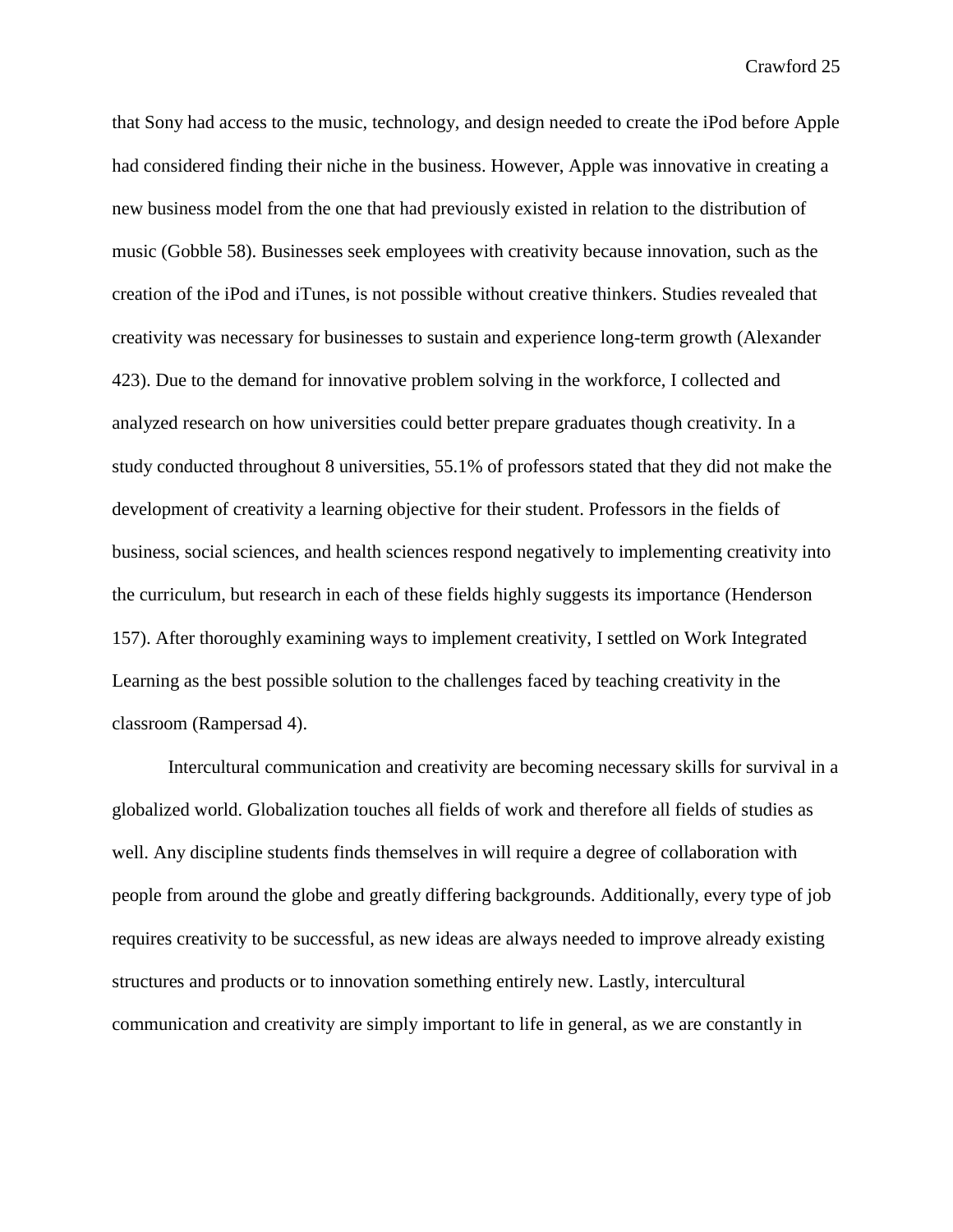contact with people from different cultures and must be globally competent to engage successfully.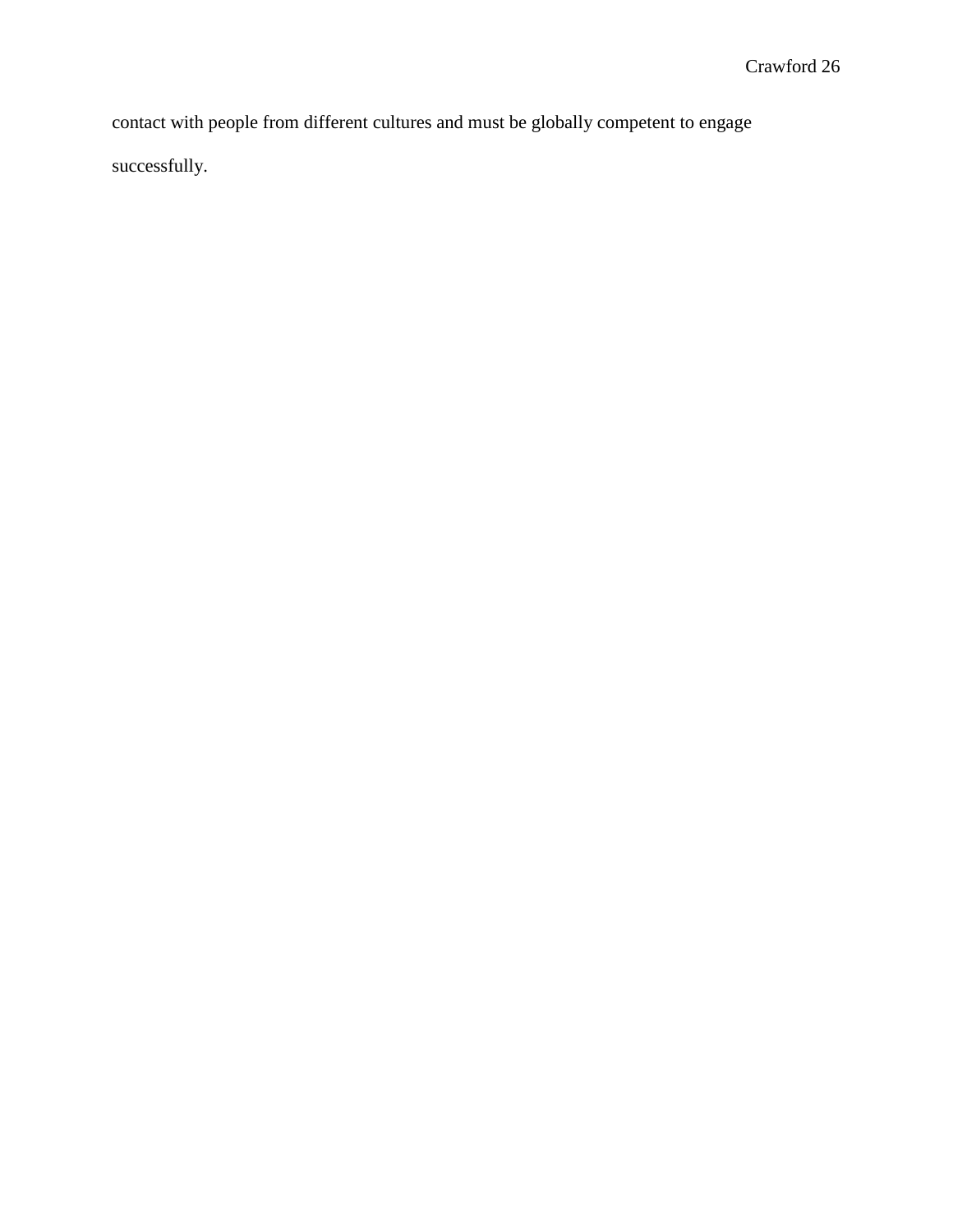#### Works Cited

Alexander, Lameez, and Daan Van Knippenberg. "Teams In Pursuit Of Radical Innovation: A Goal Orientation Perspective." *Academy Of Management Review* 39.4 (2014): 423-438. *Corporate ResourceNet*. Web. 13 October 2015.

Chua, Roy Y. J., Yannig Roth, and Jean-François Lemoine. "The Impact Of Culture On Creativity: How Cultural Tightness And Cultural Distance Affect Global Innovation Crowdsourcing Work." *Administrative Science Quarterly* 60.2 (2015): 189-227. *Corporate ResourceNet*. Web. 13 October 2015.

Downey, Gary Lee., et al. "The Globally Competent Engineer: Working Effectively with People

Who Define Problems Differently." *Journal of Engineering Education* (2006): 1007-122.

*EbscoHost.* Web. 17 September 2015.

- Fall, Lisa T., et al. "Intercultural Communication Apprehension And Emotional Intelligence In Higher Education: Preparing Business Students For Career Success." *Business Communication Quarterly* 76.4 (2013): 412-426. *Business Source Premier*. Web. 8 October. 2015.
- Fatima Oliveira, Maria de. "Multicultural Environments And Their Challenges To Crisis Communication." *Journal Of Business Communication* 50.3 (2013): 253-277. *Corporate ResourceNet*. Web. 13 October. 2015.
- Friedman, Thomas L.. Interview by Daniel H. Pink. *Tom Friedman on Education in the 'Flat World*.' AASA Feature, 2005. Web. 3 September 2015.
- ---. Interview by Daniel H. Pink. *Why the World is Flat*. Wired Magazine, 5 May 2005. Web. 3 September 2015.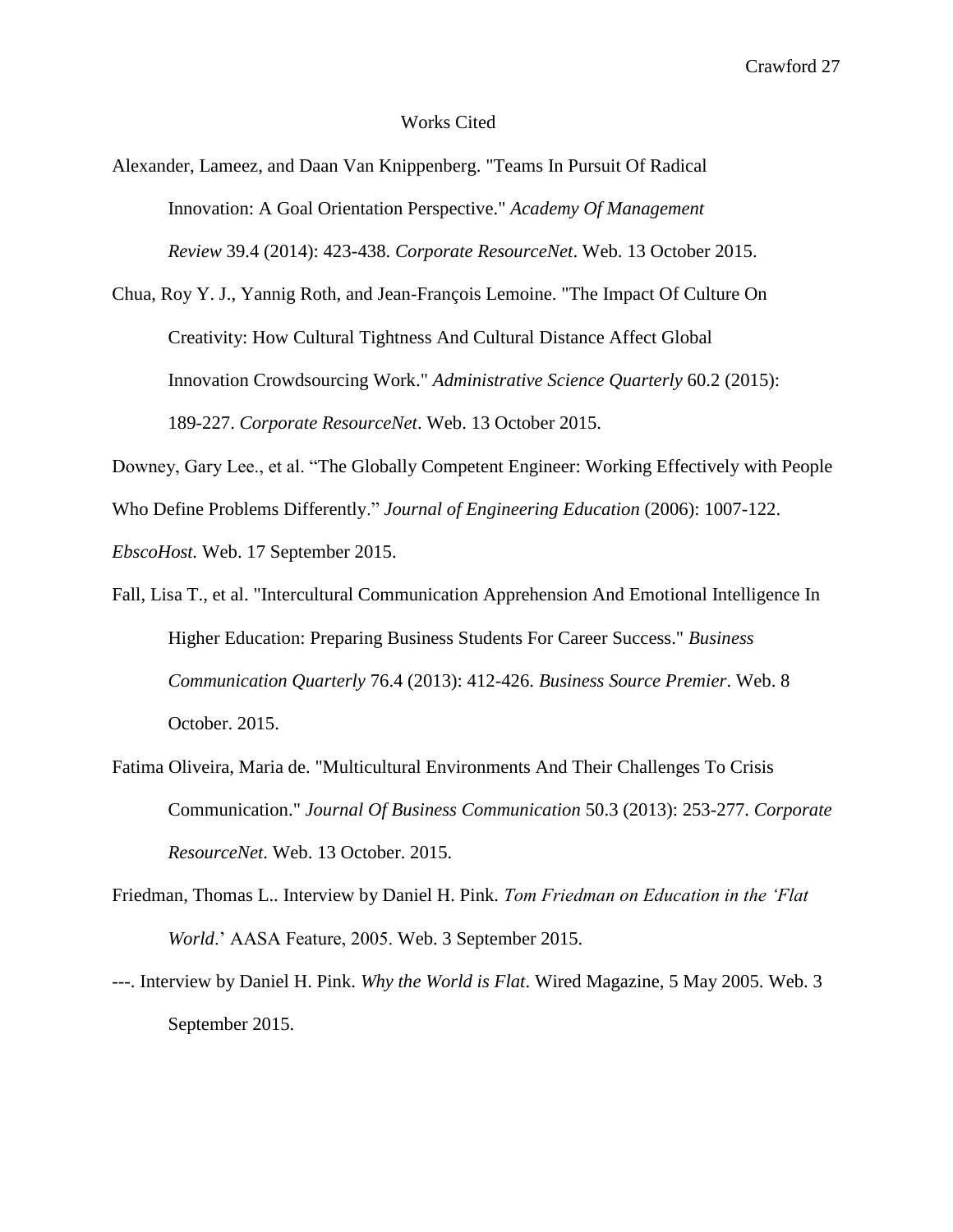- ---. Interview by Daniel H. Pink. *The World Is Flat*. New York: Farrar, Straus and Giroux, 2005. Print.
- Garza, Tomas. "Multicultural Communications Tips For a Diverse Workplace: Create a More Cohesive Team By Understanding Different Cultures." *Healthcare Registration* (2014): 1-10. Academic OneFile. Web. 26 Nov. 2015. *Globally Competent*. Diss. Lehigh University, 2004. Print.
- Gobble, MaryAnne M. "Business Model Innovation." *Research Technology Management* 57.6 (2014): 2-64. *Corporate ResourceNet*. Web. 13 October 2015.

Hunter, William D. *Knowledge, Skills, Attitudes, and Experiences Necessary to Become*

- Levitt, Steven R. "Cultural Factors Affecting International Teamwork Dynamics." *International Journal Of Knowledge, Culture & Change In Organizations: Annual Review* 13.(2015): 9-23. *Academic Search Complete*. Web. 13 October 2015.
- Liu, Shuang, and Gloria Dall'Alba. "Learning Intercultural Communication Through Group Work Oriented To The World Beyond The Classroom." *Assessment & Evaluation In Higher Education* 37.1 (2012): 19-32. *Education Source*. Web. 25 Nov. 2015.
- Marquis, Elizabeth, and Jeremy A. Henderson. "Teaching Creativity Across Disciplines At Ontario Universities." *Canadian Journal Of Higher Education* 45.1 (2015): 148- 166. *ERIC*. Web. 2 November. 2015.
- Murphy, Dianna, et al. "The Impact Of Study Abroad On The Global Engagement Of University Graduates." *Frontiers: The Interdisciplinary Journal Of Study Abroad* (2014): 1- 24. *Education Source*. Web. 8 October 2015.